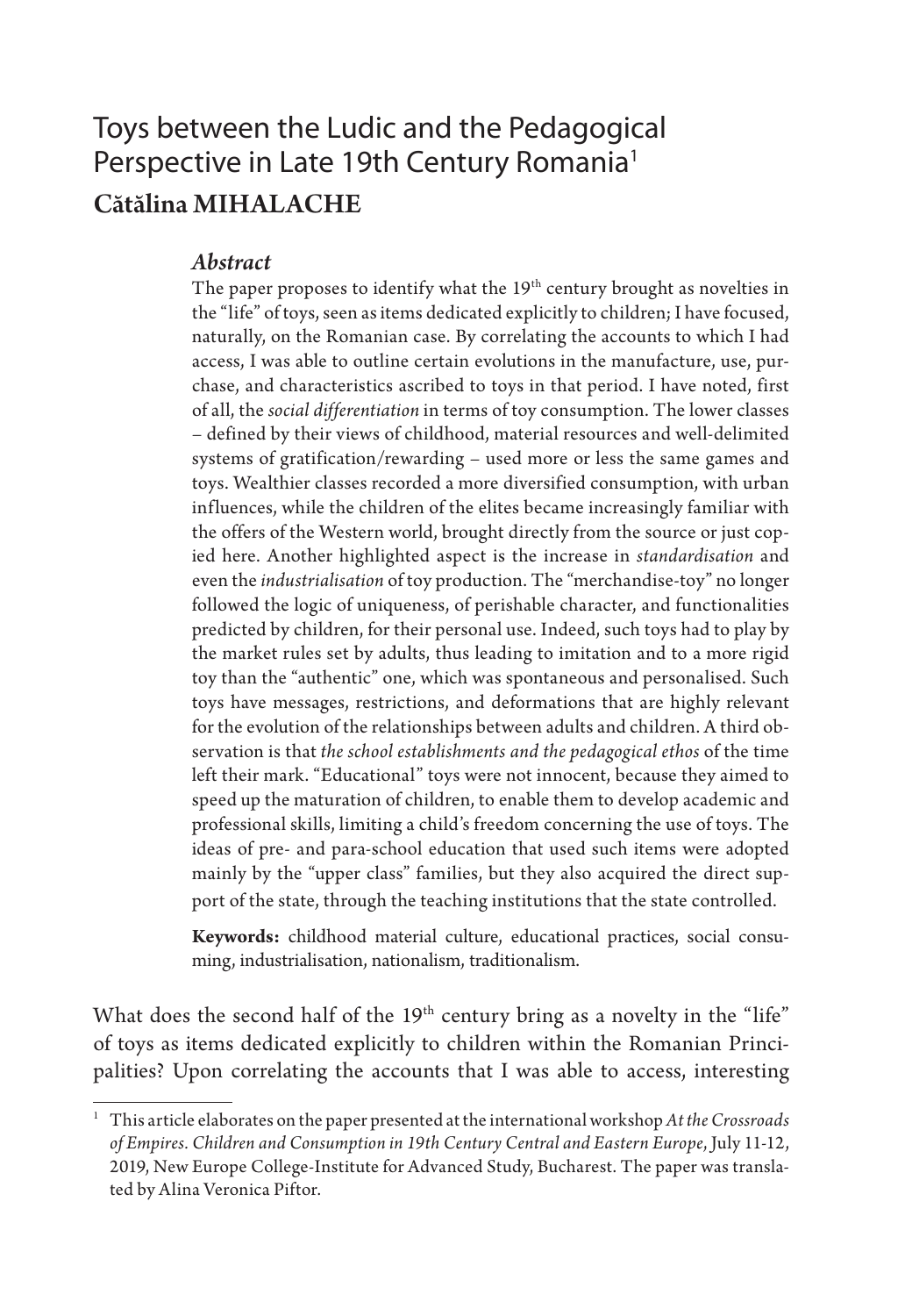evolutions may be highlighted regarding the production, usage, purchase, and features ascribed to toys during that period. Novelties may be proven, in variable proportions, but they do not exclude very long-term continuities, namely at least a century before and after the interval I will focus on (the last decades of the 19<sup>th</sup> century and the first years after 1900).

The historical sources that I have used have focused on memories of children doubled by incursions into pedagogical publications and into the periodicals of the time.

From the beginning, it is worth showing the distribution of biographic information, quasi-non-existing for the early 19<sup>th</sup> century and rather frequent (but not necessarily consistent) towards the end of the century. The authors of these accounts were mostly men, insisting upon showing their public merits, not their personal experiences, often failing to mention their first years of life. The typical construction of such an account passes from the ancestors directly to the first years of systematic education, opposed on principle to the idea of childhood and freedom (and play). As very early examples, I note the works of Prince Nicolae Suţu or the boyar Theodor Vârnav.

Fiction literature (see the short stories in "Amicul Copiilor"; for instance, *Fetiţa nedreptăţită*, published in issue 4 of July 1893, focusing on the fate of a doll) or the memoirs considered genuine literary works have much more consistent references to the life of children in those times. There are precedents set in the classical literary works, which depict the exemplary world of toys in the Western and the Central-European world – such as *The Nutcracker* (a fairy tale published by E.T.A. Hoffman in 1816, which was a source of inspiration for the ballet of Pyotr Ilyich Tchaikovsky in 1892), *The Steadfast Tin Soldier* (published by Hans Christian Andersen in 1838), *Pinocchio* (published by Carlo Goldoni in 1883), *Peter Pan* (published by the Scottish writer J.M. Barrie in 1904).

It is no wonder that the pages signed by memorialists with real literary talent, such as Vasile Alecsandri, George Sion, Ion Creangă, Radu Rosetti are more careful concerning such details. There is a visible gender differentiation, explicable through the very structures of activity and education, different from one case to another. Clearly, women remember more often something about their toys or those of others than men do (their memories focus on expansive, physical and competitive games). Another peculiarity of the memoirists' sample refers to the social status of the authors (most likely similar to that of the readers for whom the texts were intended). The authors were educated people, who belonged to the upper classes or were, at least, materially well-endowed by the standards of that time. Their works do not lack references to "ordinary people," peasants, servants, or even the descendants of former gipsy slaves, but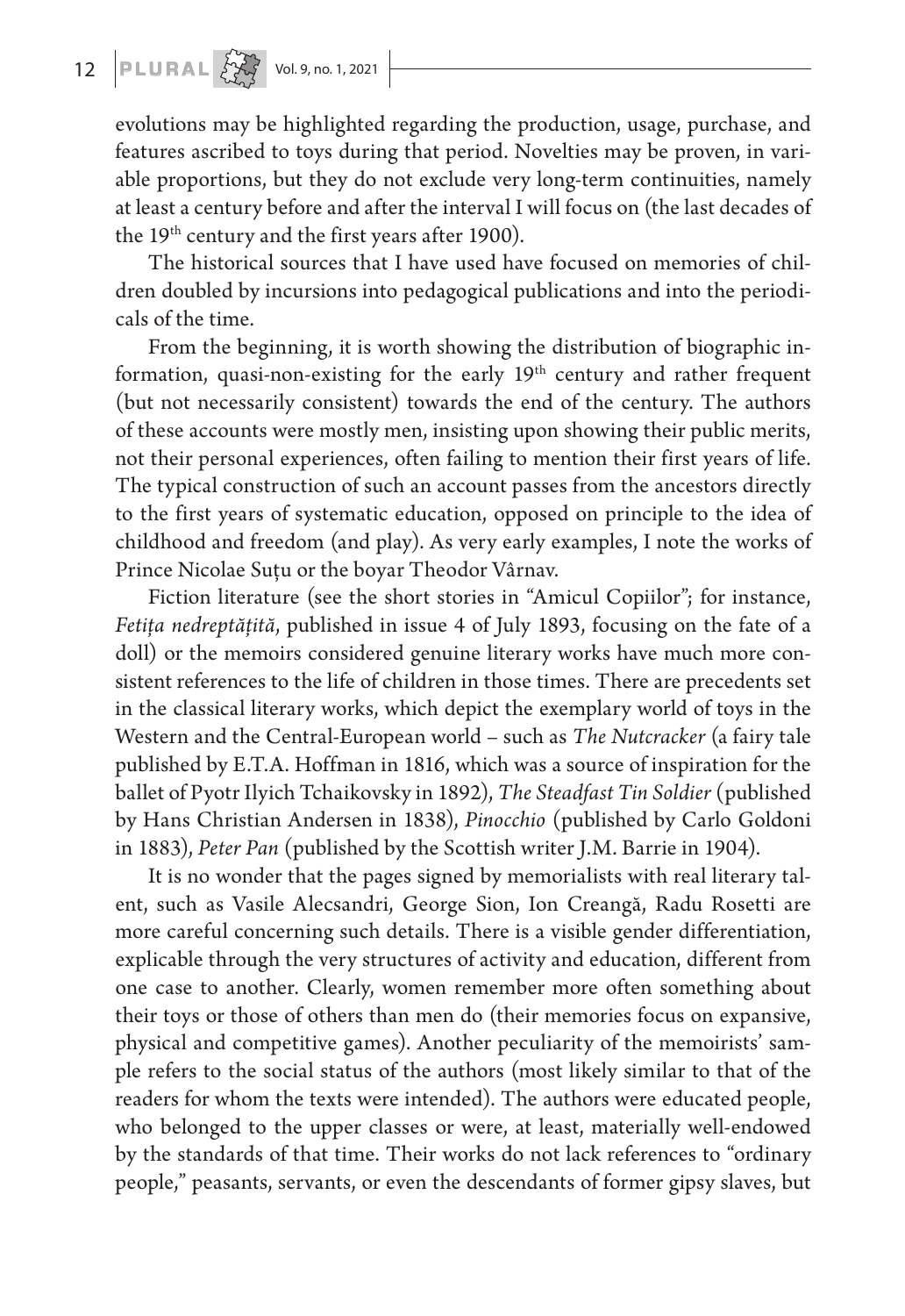the distribution of "voices" is dominated by representatives of social elites and their perspective on the world.

Even the portraits of the time could suggest the same reluctant attitude in depicting children together with their toys. For example, in the first half of the 19<sup>th</sup>-century collection of such pieces, only one in 14 portraits are explicitly showing the two children of a family holding toys in their arms<sup>2</sup>. As a conclusion regarding the main historical sources from our collection, it a fact that may seem surprising (at least for a  $20<sup>th</sup>$ -century or  $21<sup>st</sup>$ -century reader) is worth noting: the scarcity of toy mentions in the memoirs available. Interesting parallelism with the situation in Germany can suggest a credible explanation: in 1900, only 20-25 % of the children are estimated to have received toys "purchased", while memoirs only mention them vaguely, when they do at all $^3.$ 

Regarding the second category of sources invoked, the texts with a pedagogical purpose that make direct references to games and toys, we can identify, first of all, a time gap of several decades compared to their western counterparts, but also a delay regarding the formulation of some opinions that tried to adapt the proposed theories to the local realities. The educational stakes of the toys are discussed late in the Romanian space, following the logic of a gap of several decades concerning the development of kindergartens and the corresponding pedagogy, proposed by Friederich Fröbel. Practically, the last two decades of the 19<sup>th</sup> century also bring in Romania conscious visibility of the topic.

The third document category used refers to the press of the time, which in turn has a serious gap compared to most of Romania's neighbouring regions, not only chronologically, but also in terms of consistency, dissemination, professionalism of the journalists, etc. The periodical press of the time often features advertisements for new products and nominated those who assumed their distribution. Toy advertisements are not explicit (which, as I will show later, is caused by the structure of distributions networks), and they are difficult to identify until the 1880s and 1890s.

In the *Bucharest Yearbook for [the year] 1885*, for example, we find a special mention for "Jucărieri" [Eng., "Toys Merchants"], translated into French as

<sup>2</sup> Mariana Vida, Elena Olariu, Marina Vazaca, Victoria Gheorghiță, eds., *Epoca Biedermeier în Ţările Române*, *1815-1859* (Bucharest: Editura Muzeului Naţional de Artă a României, 2014), 139, figure 151.

<sup>3</sup> David D. Hamlin, *Work and Play. The Production and Consumption of Toys in Germany, 1870- 1914* (Michigan: The University of Michigan Press, 2007), 57. This is a complex reality, which means we should pay more attention to the numerical/quantitative equivalents of real processes, with the transformations associated to modernisation, to "mass" consumption and culture, etc.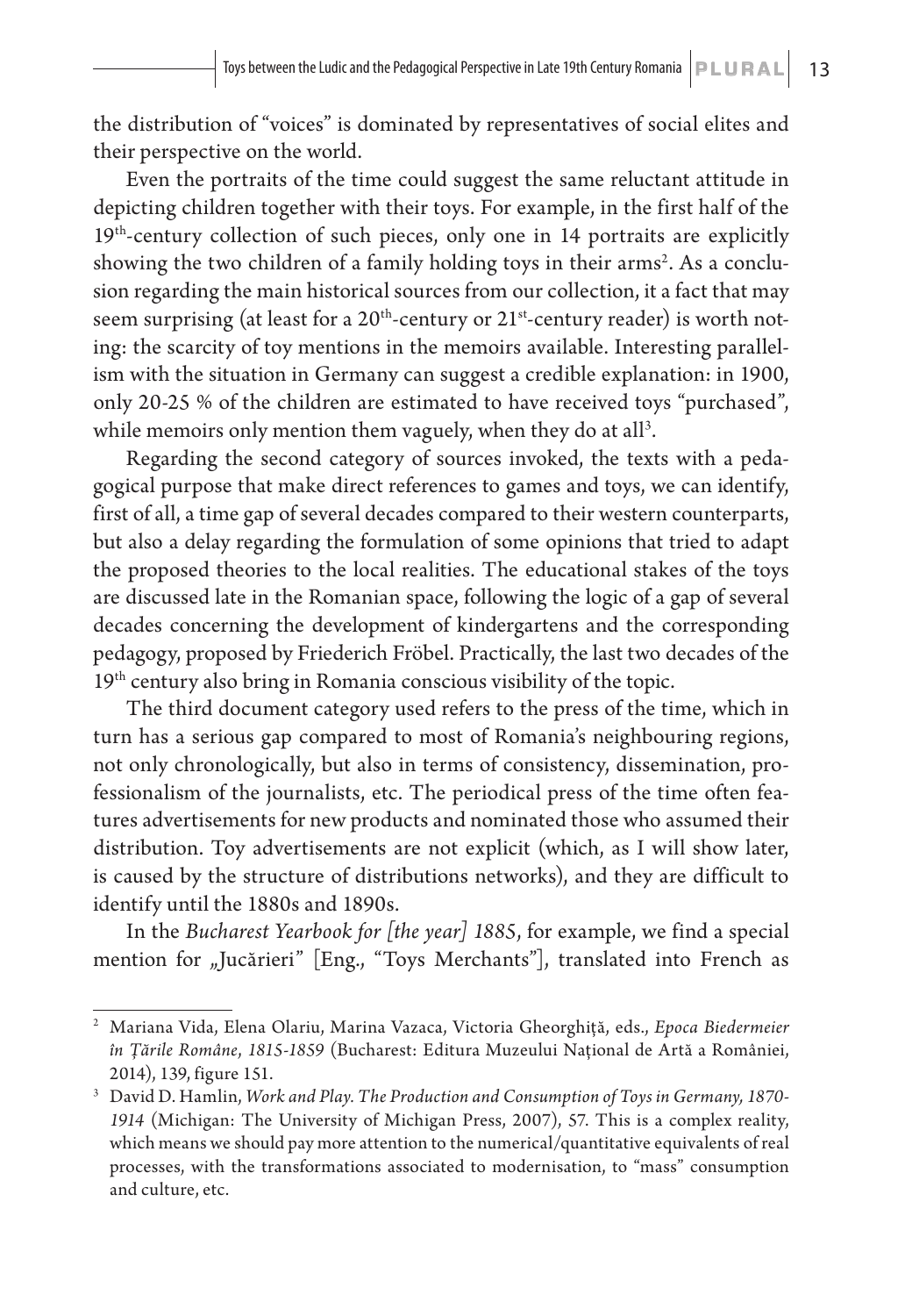**14 PLURAL**  $\left\{\begin{matrix} 1 & 0 \\ 0 & 0 \end{matrix}\right\}$  Vol. 9, no. 1, 2021

*Marchands de Jouets*<sup>4</sup> . Three names of merchants are given: Kornstein, Santa Maria, and Ventzel. In a few years, we find three more mentions, but with some modifications. Probably the first person is the same, but the name is written a little differently (Hornstein), and an initial is specified (A.). Santa Maria is still present, but at a different address (from Episcopiei Street, the store moves to [Calea] Victoriei, in the heart of the Bucharest promenade. However, the next year we find the old address, from Episcopiei Street. Instead of Ventzel we find the merchant Steinberg, on the same Carol I central boulevard, but No. 3 is changed to No. 6. Hornstein was also residing on the same Carol I boulevard, at almost the same number (he appears first at 36, then at 37). In a few years, we find their names in roughly the same locations, which suggests that we are dealing with luxury goods and their professional salesmen. However, it was a problematic trade. The yearbooks from 1904 or 1910 no longer make any explicit references to toy sellers.

By way of comparison, we should emphasize that in Germany, for instance, soon after 1900, periodicals were featured that were dedicated to toy manufacturers<sup>5</sup>.

## The "worlds" of childhood, in the life of adults

It is well known that childhood memoirs, in the Romanian case, have a classical reference in the pages written by the popular narrator Ion Creangă (born in 1837, deceased in 1889). These pages have long been included in the national literary and artistic canon, but they have not been much assessed in terms of valid historical documents, though the author's intention was precisely to reconstruct significant autobiographic episodes. Published in the years 1881- 1882, they remained for posterity as an exemplary description of the typical/ ideal/ happy childhood – still invoked as an immutable reference, over a century and a half later<sup>6</sup>.

<sup>4</sup> See *Bucharest Yearbook for [the year] 1885*, 162, http://digitool.bibmet.ro:1801/view/action/ singleViewer.do?dvs=1610521686745~347&locale=ro\_RO&VIEWER\_URL=/view/action/ singleViewer.do?&DELIVERY\_RULE\_ID=10&search\_terms=anuarul%20bucure%C5%9F tilor&adjacency=N&application=DIGITOOL-3&frameId=1&usePid1=true&usePid2=true, accessed on 13.01, 2021.

<sup>&</sup>lt;sup>5</sup> Hamlin, *Work and Play*, 2-3.<br><sup>6</sup> There is a *topos* of representations of childhood (though the language was dialectal and archaising, and the realities described are less and less intelligible for the future generations), which has started losing consistency in the past few decades, given the technological revolution and the demographic movements that modified dramatically the profile of the "traditional" Romanian village (more than the political changes of the last century). Even given the lack of references to Creangă's works, one can find accounts of happy childhoods, in the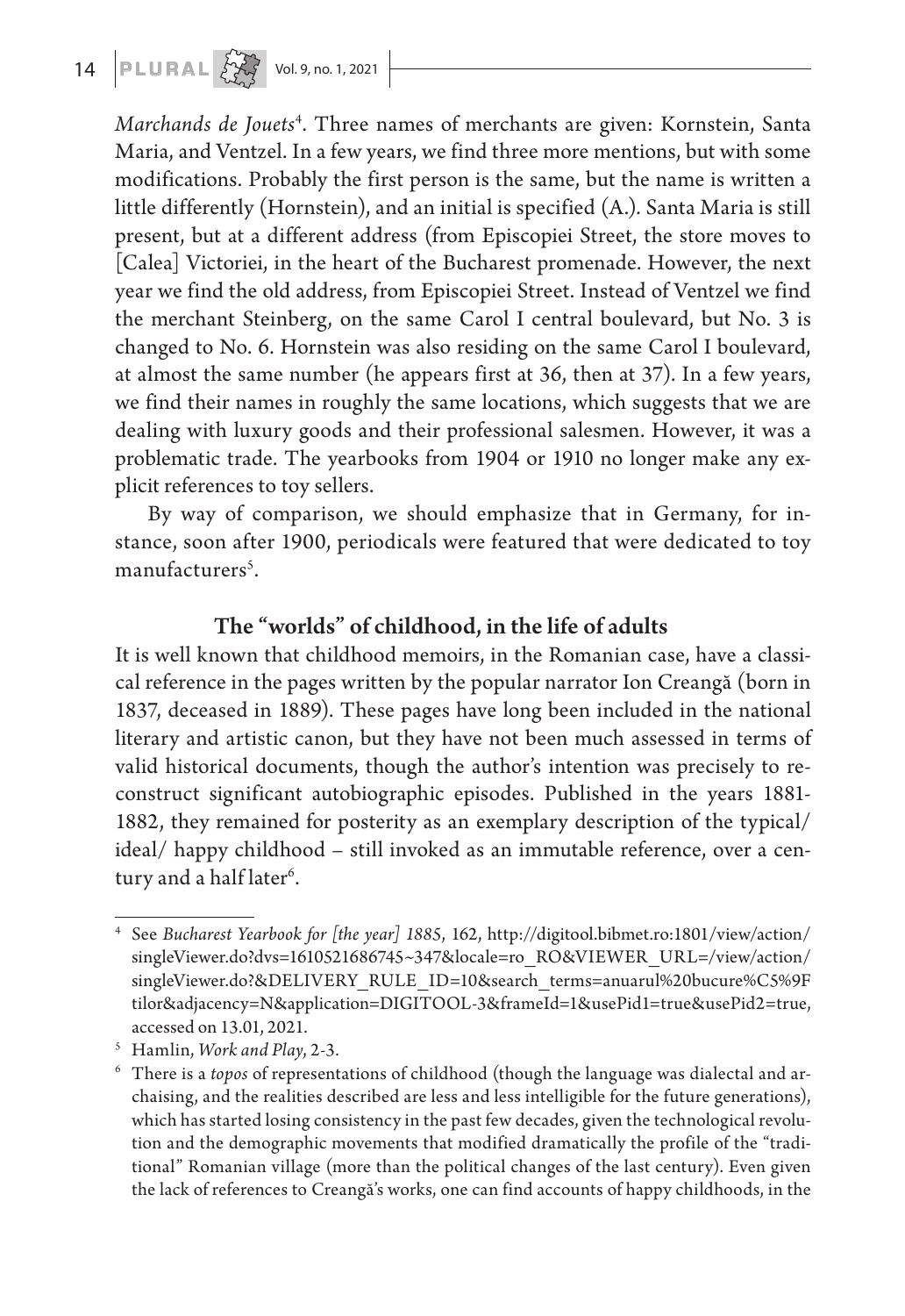However, Creangă's childhood does not mention toys in their modern meaning: specially designed items made by adults or under their supervision (and even sold) for children's entertainment7 . This prompts me to agree that such toys could have very well not existed $^{\rm 8}$ , for it is well known that children can play under almost any circumstances, using any resources, being mainly interested in imitating or parodying the life of adults.

However, in the framework of that mostly rural, premodern, traditional life, at any fair, children found sweet snacks, many times under attractive shapes, such as animals, small houses, hearts, etc. (made of sugar or sweet dough) – which made them somewhat similar to toys – along with other basic entertainment means (such as swings /wheels/ "cabinets"). We can glean this not only from Creangă's *Memoirs,* but also from other testimonies. We can refer to Zoe Cămărăşescu's work, for a picturesque and detailed description of the traditional "fairgrounds of Moşi" [Rom., "bâlci de Moşi"] in Bucharest,<sup>9</sup> or we can use a report with autobiographical inflexions from the middle of the twentieth century, but with references going back to the First World War, signed by Miron Radu Paraschivescu (born 1911).<sup>10</sup> There were, however, items that were specially designed for delighting children and for play. I refer here to small coloured clay or wooden figurines, usually depicting animals or decorated with all sorts of ornaments, capable (or not) to issue all kinds of notable sounds or to produce other effects, such as motion effects, albeit rather rudimentary.

countryside, without any "bought" toys, even in the mid-20<sup>th</sup> century; children made their own toys, using anything they could find. Mariana Codruţ, "Portret de copilărie," in Dan Lungu, Amelia Gheorghiţă, eds., *Cartea copilăriilor* (Iaşi: Polirom, 2016), 52-56. It does not mean children did not know of their existence or that they did not want them.

<sup>7</sup> Moreover, in a famous introductory paragraph, where he talks about "games and delights full of childlike fun and charm", the witty commenter states that the meaning ascribed here to the word *jucării* is pranks (antics); see Ion Creangă, *Amintiri din copilărie*, preface and notes by G.I. Tohăneanu and I. Funeriu (Bucharest: Editura Minerva, 1970), 36, note 1.

<sup>8</sup> Hamlin, *Work and Play*, 16. More precisely, the author starts from the idea that toys do not satisfy a "natural human need". They do not meet any imperative need, for play – which is such a necessity, not only for children, but also for adults – can very well be conducted independently of the existence of specialised artefacts.

<sup>9</sup> Zoe Cămărăşescu, *Amintiri*, preface by Dan C. Mihăilescu (Bucureşti: Casa Editorială Ponte, 2011), 162-164.

<sup>&</sup>lt;sup>10</sup> He describes the attractions for children at the fairs in Râureni, as he found them in 1954, comparing them with the memories of his own childhood and with the stories of the elders about how it was at the beginning of the 20th century, and even earlier. See Miron Radu Paraschivescu, *Bâlci la Râureni* (Bucharest: Tineretului Press, 1964),.39-40, 52-53. For a broader history of the phenomenon, see: Ion Faiter, *Trecător prin târguri şi iarmaroace* (Bucharest: Sport-Turism Publishing House, 1982).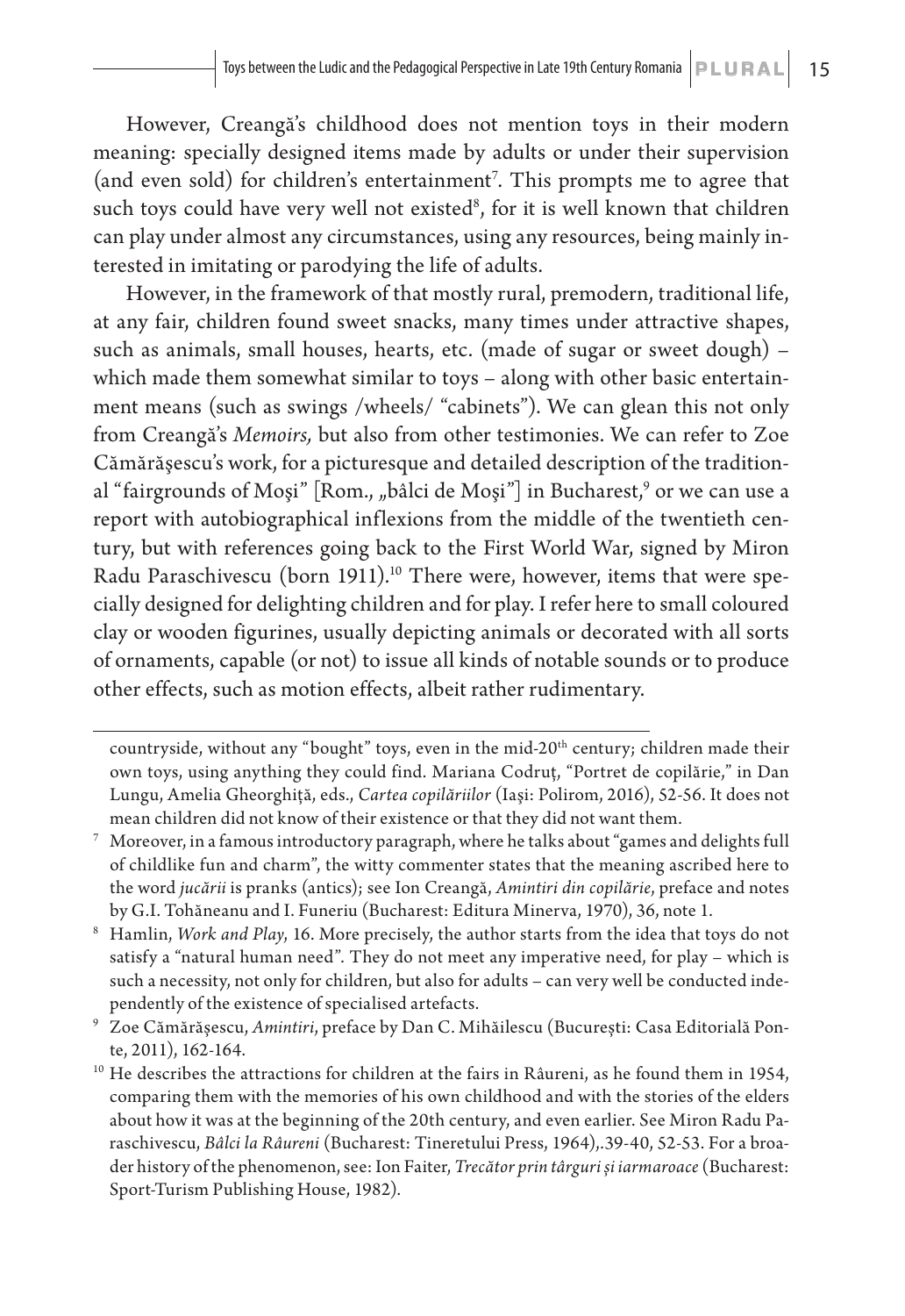**16 PLURAL**  $\frac{1}{2}$  Vol. 9, no. 1, 2021

They are still present at traditional artisans, such as the famous whistling birds. They were accompanied by real miniature musical instruments, to be used by children and adults alike. For example, a well-known opera singer (born in 1881, in Ploieşti, to a family of clerks) discovered her musical talent during her childhood, when her grandfather brought her from a fair a modest clay instrument (*ocarină*). It was not meant for the high-end music or the educated population; it was trivial, cheap and probably perishable, with limited possibilities of expression, but it was considered a proper gift for a child who was already interested in music. A "real violin" followed shortly, because the grandfather, who was the caregiver, believed in her musical skills. She passed from the *ocarină* to the violin directly, without any teacher and before starting school, which bestowed upon the item a special quality, related to passion and freedom, and less to study or adult-supervised regulations<sup>11</sup>.

Such fair toys have been manufactured and sold throughout large areas within the East-European space, in the former Ottoman and Russian empires, with rather the same mechanisms, materials and outlets. The toy collections in Russia<sup>12</sup> and Turkey<sup>13</sup> feature impressive arrays, with regional specifics, endowed with amazing inventiveness, colours, simplicity of mechanisms and longevity of the products. It may thus be assumed that they had a common, premodern, mostly rural and artisanal background, specific to the civilisations that have intertwined in the Balkan area (without being borrowed or copied integrally and in an undifferentiated manner). They have been considered *fair toys*.

<sup>11</sup> Elena Drăgulinescu-Stinghe, *Amintiri* (Bucharest: Editura Muzicală a Uniunii Compozitorilor din Republica Socialistă România, 1965), 22.

<sup>&</sup>lt;sup>12</sup> Short descriptions of such toys are accessible and consistent enough; see, for instance Ecaterina Makarova, *Traditional Wooden Toys*, published on https://www.kubidubi.com/article\_03. html, accessed on January 12, 2021. It seems that what we call today the traditional Russian doll, the "Matryoshka," was inspired by Japanese items (which would have imitated a model from China), and then it reached Russia in the 1890s. See, for example, Solenn Cordroc'h, *Russian Dolls: Originally from Japan*, published on 19.04.2020, https://pen-online.com/culture/russian-dolls-originally-from-japan/, accessed on 12.01.2021.

<sup>&</sup>lt;sup>13</sup> Concerning Turkey, the idea of traditional toys seems to be partially defined in direct opposition to imported or Western-like toys. The chronological references are less clear, but the inventory of the items that are part of the "traditional" heritage (in the sense of authentic, national, representative for the "genius loci") is more comprehensive. In terms of frequency, the toys (even with the mention "folklore dolls"), the wheeled items and the strategy games seem to dominate. See, for instance, the collection of over 800 items gathered from Anatolia, described at http://www.turkishculture.org/lifestyles/turkish-culture-portal/anatolianchildren/traditional-anatolian-697.htm, accessed on 24.06.2019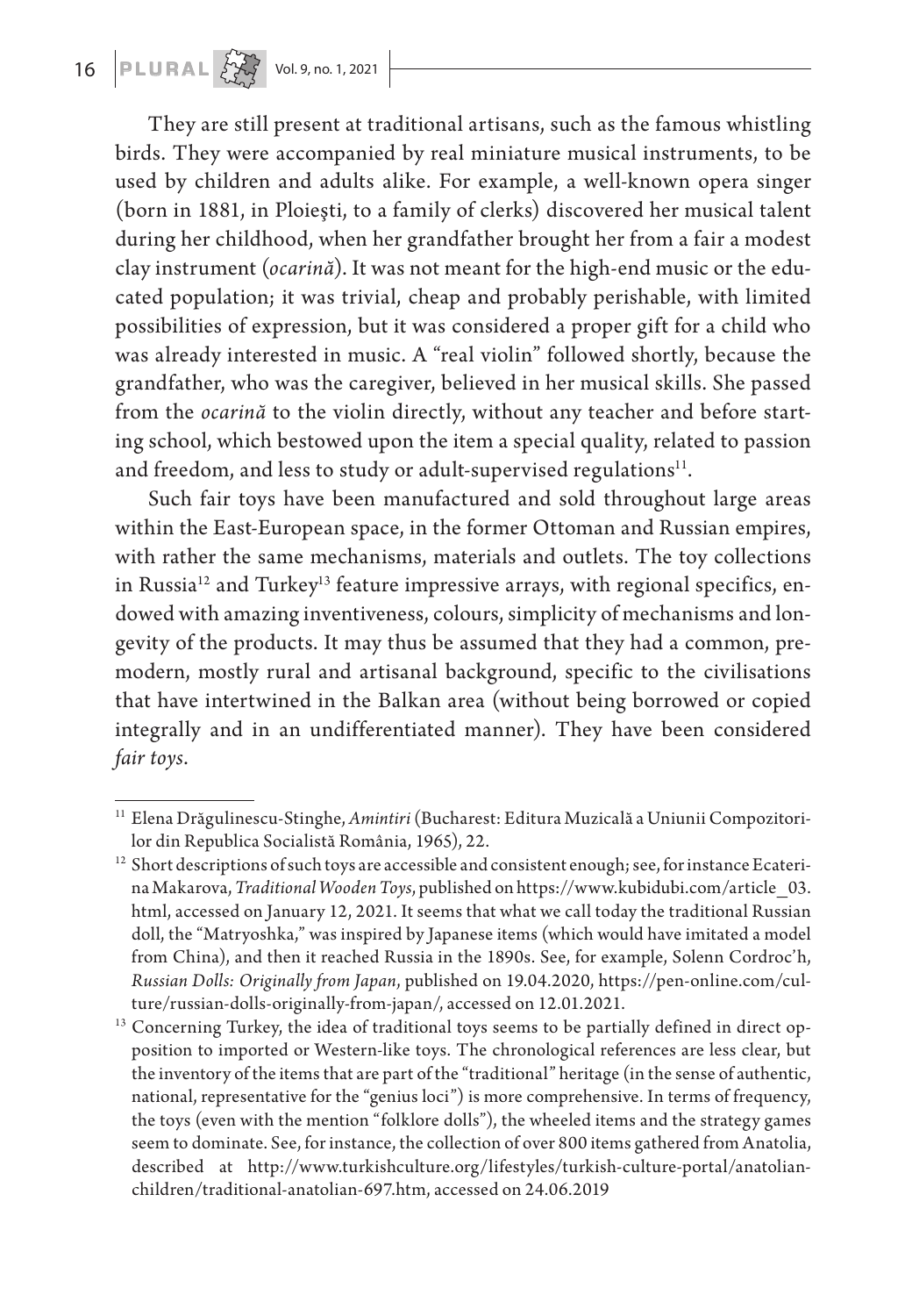The fair is by definition a space destined for exchanges and mixing, even from a social and cultural perspective. Situated at the limit between the urban and the rural, these spaces were dominated by villagers and by the "lower classes", but they did not rule out the occasional attendance of representatives of local/national elites. In certain cases, the "opening" of the event was attended by the royal family itself, who admired wholeheartedly the supply of the small rural and artisanal producers. In the late 19<sup>th</sup> century, they constantly attended the famous "Târgul de Moşi" in Bucharest, where the children of the Crown Prince and his wife (Ferdinand and Maria) were rather amused<sup>14</sup>.

The public usually came for the show of products and services. This was no regular market where merchandises were exhibited. It was a leisure event associated with material benefits, (often correlated with public holidays featured in the religious calendar). Success was ensured by the capacity to attract, charm, persuade, to convince the customer to spend with pleasure, mostly given that the amounts to spend were not tremendous. On the contrary, such fairs were defined by their accessibility. In this context, the purchase of merchandise toys is also justified, regardless of how perishable or "primitive" they may have been.

But the precious artefacts of Western origin and appearance could not find their place there. Furthermore, the very idea of buying children's toys "from the fair" (in the sense of occasional market or small town nearby) was not commonplace among lower classes (i.e., most families). Exceptions thereof are late, rare and notable. I mention, as an example, the account of a graduate of the Theological Seminary in Chişinău, born in 1881 in the village of Trebujeni, the district of Orhei (part of the Russian Empire at that time). He was born to a family of wealthy and intelligent villagers. But, beyond the habits of the neighbours, the author highlighted with visible admiration that his father had promised him a violin early on – when he was old enough to understand their utility – "real toys from the fair". Actually, "no journey to Chişinău or Orhei ended without him bringing me a toy or a gift", even books <sup>15</sup>. I underline here the use of the word *gift* – unfamiliar to the rural traditional lexicon – which is a retroactive projection of the author, as well as the distinct use of the word *toys*. Gifts could mean something else, too.

Buying and offering toys could not be taken for granted, mostly in a world that has preserved for centuries certain restrictive (and coercive) representations of children and of childhood, in general. The "discovery" of childhood

<sup>14</sup> Cămărăşescu, *Amintiri*, 163.

<sup>15</sup> Ştefan Gh. Usinievici, *Nostalgii basarabene. Mărturii autobiografice* (Cluj-Napoca: Casa Cărţii de Ştiinţă, 1996), 9.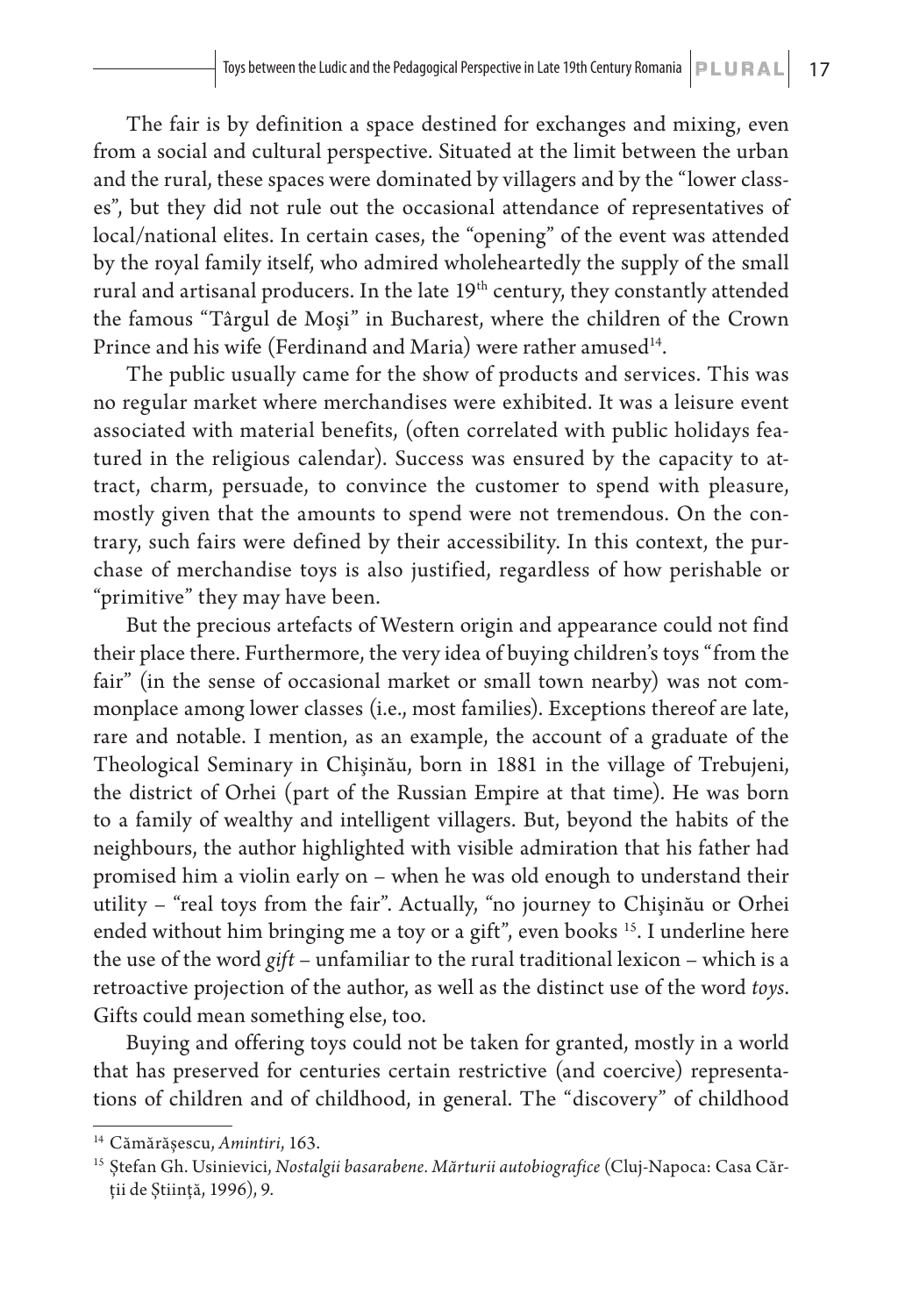as a significant and complex emotional, cultural and formative reality not only (or mainly) biological was a long-term process, which differentiated the social groups and the pre-modern and early modern lifestyles<sup>16</sup>.

Only in the mid-19<sup>th</sup> century, we can trace approaches that we may call normal today: a child seen as a valuable (material and affective) investment for the entire family; childhood perceived as a "privileged moment of existence"; a child seen as "a person"17. Such perceptions led to an entire array of representations, institutions and industries of childhood. However, they have occupied in a gradual and differentiated manner various geographical and socio-cultural spaces, thus leaving enough space for reminiscences and inertias.

It is interesting to note that the more conservative approaches to childhood were not present only among the lower social classes, but also at the very peak of the premodern social hierarchy, the members of which had their peculiar practices and values for centuries. Here, the miniature copy of the adults was followed literally, and children were endowed with all accessories of respectability: jewellery, weapons, pets/prestige pets, expensive attires, amazing personal items or souvenirs (such as trinkets or musical boxes), portraits, books, servants, available not only as playing companions but also as human toys.

A famous Romanian autobiographical short story of the 19<sup>th</sup> century enthusiastically depicts such a socially inferior play companion (a servant at the boyar's court) but regarded with admiration, affection and respect by the child who was his master. I am talking here about the Romantic character Vasile Porojan, invoked in the memoirs of the writer Vasile Alecsandri, precisely for having witnessed long-gone times and customs, within the first decades of the 19<sup>th</sup> century18. As for the "living toys," they were mostly Gipsy servants (slaves or recently freed from captivity), who were completely at the disposal of their masters, including children. George Sion (born in 1822), while remembering his first years of childhood, when he could not move or speak, talked about four little servants (aged 10-12, "some of our Gypsy boys") who took him everywhere, even playing the role of draft animals, because he thought he was entitled to treat them as such<sup>19</sup>.

These are not the areas that fuelled the change in perception and practices associated with childhood. Instead, the modernity promoted by the educated

<sup>16</sup> Philippe Ariès*, L'enfant et la vie familiale sous l'Ancien Régime* (Paris: Plon, 1960).

<sup>17</sup> Philippe Ariès, Georges Duby, eds., *Istoria vieţii private de la Revoluţia Franceză la Primul Război mondial*, vol. VII (Bucharest: Meridiane, 1997), 139-141.

<sup>18</sup> Vasile Alecsandri, *Proză. Amintiri. Povestiri romantice* (Craiova: Scrisul românesc, 1939), 87-93.

<sup>19</sup> George Sion, *Suvenire contimpurane* (Iaşi: Polirom, 2016), 349-352.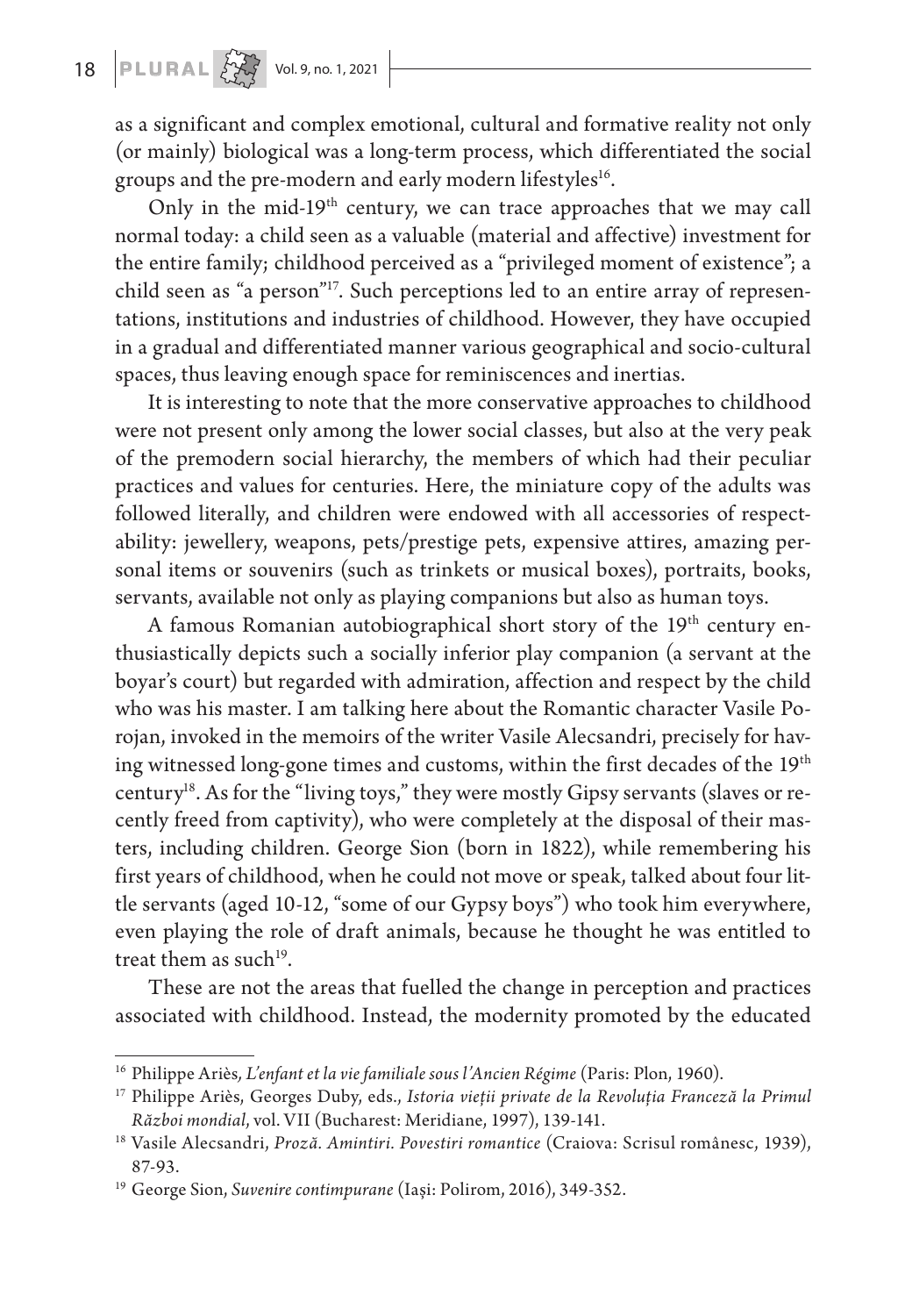and wealthy urban inhabitants within the Western world played that role. Retrospectively simplifying the history of the studied phenomena, we can say that, in the Romanian case, the Central-European middle class/bourgeois ideology was borrowed as a discursive and educational model mostly by the aristocracy and by those willing to improve their social status by investing in their children, and less through its direct adoption by the "regular" urban inhabitants. More precisely, it was the less wealthy strata of the aristocracy who took over the bourgeois model of education, not necessarily the townspeople themselves. This model included much more rigorous and stringent moral, professional and cultural training requirements than in the case of the noble lifestyle. Since the young offspring had to secure a future career, they could not rely (only) on family resources.

This new discourse of family values, of the need to demonstrate at the same time affection and respect for the individuality and the wishes of children – correlated with the expectations projected on them by adults – was materialised in a new world of toys $20$ .

### From fair toys to the toy market

The non-temporal, ignored and perishable world of toys manufactured spontaneously by the children themselves or at their express request, anyway, was accompanied – at least in the period studied here – by a certain artisanal supply. It was rather specialised, stable in terms of form and content, accessible concerning the materials and costs, definitely attractive for most of the population, but accessed only occasionally.

However, in the last decades of the  $19<sup>th</sup>$  century, the progress of technology and industrialisation penetrated massively the world of toys, too. It seems that the German space recorded the most comprehensive expansion of the toy industry, in terms of quantity and concerning the variety of products, of the most popular types and technology innovation<sup>21</sup>. Both the German and the Austrian

 $^{20}$  This is the main research hypothesis in the work of David D. Hamlin.

<sup>&</sup>lt;sup>21</sup> The few exclusive areas for the toy industry (Nuremberg, specialised in mechanical toys; Sonnenberg, mainly manufacturing dolls; Erzgebirge, considered the region of traditional wooden toys for the German culture) developed in various ways, but at an incredible pace. The exports of German toys to the world grew considerably, too, though several other Western countries had remarkable production rates in this field. The figures seem unlikely but they certainly do not include all realities of the time. For instance, between the decades 1860- 1880, the toy exports to America grew by over 600%, only for the Sonnenberg region (Hamlin, *Work and Play*, 87). And this area was an artisanal manufacturing area, not industrialised like the one of Nuremberg. Here, the production of toy models featuring steam-powered engines grew from 495 models in 1875, to 575,554 in 1888, while the production of "magical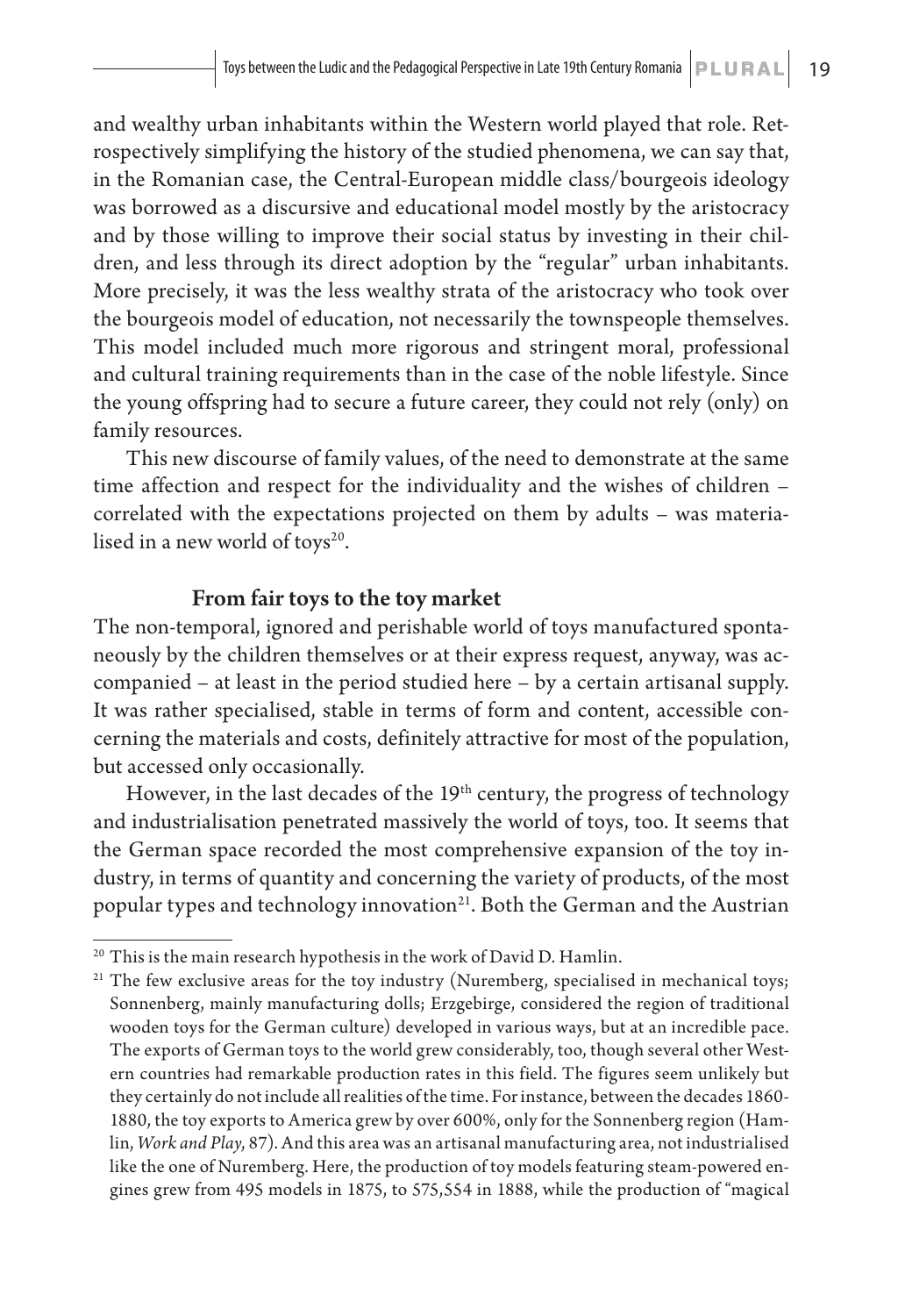(Austro-Hungarian) Empires<sup>22</sup> were major reference points of the toy markets in the Central- and East-European area, as they were concomitantly highly powerful and skilful cultural models, manufacturers and distributors.

Confirmation of this fact can be found, surprisingly, in many literary works. A character in the short stories of the memorialist Radu Rosetti (born in 1853) is capable of manufacturing amazing wooden toys, using just a pocket knife, skilfully; the miniatures were so great, that the child was amazed they were not coming to life. The reaction of the German master at the noble court sends us to the reference of the time: if he had been equally skilful, he could have founded a great toy factory in Vienna and he would have become rich<sup>23</sup>.

Naturally, the French experience in the delicate arts of trinkets, decorative items, fashion, intelligent and sophisticated artwork, led to remarkable outcomes in this field, too. In 1873, France obtained over 6 million francs, by exporting over 875 tons of toys24. But the big stores (such as *Bon Marché* or *Galeries Lafayette*), with renowned international subsidiaries, did not rule out imports, because in 1844, for instance, they imported over  $600,000$  German dolls<sup>25</sup>. French nationalism intervened ever more acutely in this field, too, while the ban on imports during the First World War was preceded by genuine tirades denigrating the German dolls and exulting the beauty and qualities of local ones<sup>26</sup>.

How did these marvellous toys – still almost too good to be true and anyway very expensive for the vast majority of the Romanian families – end up in the hands of the lucky recipients? In 1867, Vasile Alecsandri sent from Paris to his 10-year-old daughter a wonderful doll that had charmed even him: her attire was high-end; she held a monkey; she could bend her knees, move her head and she was so convincing, that all she could not do was talk $2^7$ .

The wealthy families received the catalogues of the most respectable distribution companies in Paris. Since November, children could pick exactly what they

flashlights" grew from 325,000 in 1891, to 400,000, in 1895 (*Ibidem*, p. 80). An equivalent of the Nuremberg area seems to have been Black Country in England, which produced large amounts of relatively cheap toys (Colin Heywood, *O istorie a copilăriei. Copii în Occident, din Evul Mediu până în epoca modern* (Bucharest: Editura Trei, 2017), 159.

<sup>&</sup>lt;sup>22</sup> The Universal Exhibition in Vienna, in 1890, provided an ample overview of the international toy market, with the specificity of each important manufacturing country. Heywood, *History of Childhood*, 159.

<sup>23</sup> Radu Rosetti, *Părintele Zosim şi alte povestiri*, edited by Radu Gârmacea (Bucharest: Humanitas, 2014), 7-8.

<sup>24</sup> Michel Manson*, Jouets de toujours de l'Antiquité à la Révolution* (Paris: Fayard, 2001), 323.

<sup>25</sup> Manson*, Jouets de toujours*, 324. 26 Manson*, Jouets de toujours*, 324.

<sup>27</sup> Ioana Părvulescu, *În intimitatea secolului 19* (Bucharest: Humanitas, 2005), 127.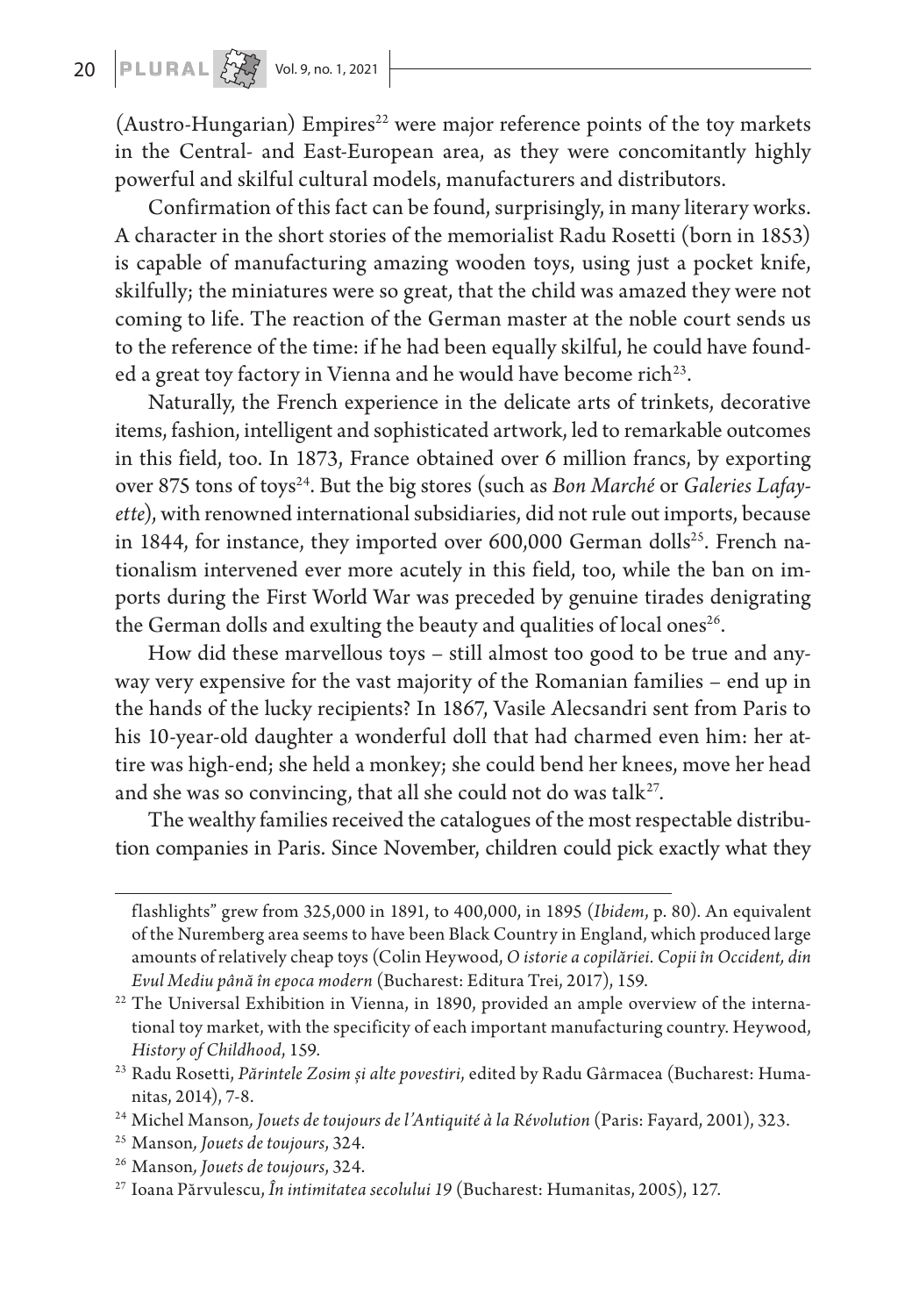wanted for Christmas, while the cases labelled *Grand Magasin du Printemps, Louvre* or *Bon Marché* reached their destinations with all necessary precautions<sup>28</sup>.

Regarding the toys brought from France, it is perhaps useful to briefly present a short history of their sales in their country of origin. There is a careful description of the beginnings and evolution of toy selling in France, which shows that the first phase was one of mixing with other items, products made of similar materials, by artisans capable of providing them with a shape. Therefore, toys were first of all associated with the manufacturers of trinkets or with the artisans who worked with wood, glass, paper, cardboard, fabrics, metals (common or precious), etc. Their sale followed the same principle: distributors bought them from the artisans along with the other items produced in their workshops and they transported them on routes and towards outlets of which they were sure (such as seasonal fairs or pilgrimage itineraries). Like in any other business, the important aspects were individual skills, the capital of personal relations and the capacity of mobilising people, materials, deposits, forms of payment. The existence of guilds delayed significantly the specialisation of toy manufacturers who worked with composite materials and techniques. Their dissolution after the Revolution of 1789 gave a considerable impulse to toy production and distribution. Entrepreneurs emerged who were mainly interested in this field, followed by the great "houses" with a national and even international impact, in full expansion during the  $19<sup>th</sup>$  century. They took advantage of the technological evolution, of transportation getting cheaper, of advertising campaigns and of the new forms of promoting toys<sup>29</sup>. It may be assumed that, at least partially and with a delay of a few decades, this evolution may also be attested in the Central- and East-European space, the Romanian one included.

With or without access to toys, the children primarily enjoyed the affordable sweets. At least in urban areas, the ideal sweets of the exotic fruits – indispensable for children during the holidays, to make their joy complete – remained the undisputed monopole of Oriental traditions; they always came from certain areas of the Ottoman Empire.

Children back then were amazed by toys such as these: "real-size newborn twins, dressed in pink or blue satin, rocking horse, trains on rails, cooking set or complete tableware set for dolls, brightly coloured tin soldiers"<sup>30</sup>.

<sup>28</sup> Maria Cantacuzino-Enescu, *Umbre şi lumini. Amintirile unei prinţese valahe* (Oneşti: Aristarc, 2005), 60. The author was born in 1878, in the Rosetti-Teţcanu family, and she grew up at her family's estate in Moldavia. She also had a brother, so the presents had to satisfy both the girl and the boy's needs.

<sup>29</sup> See Manson, *Jouets de toujours,* 83-96; 179-194; 293-328.

<sup>30</sup> Manson, *Jouets de toujours*, p. 72.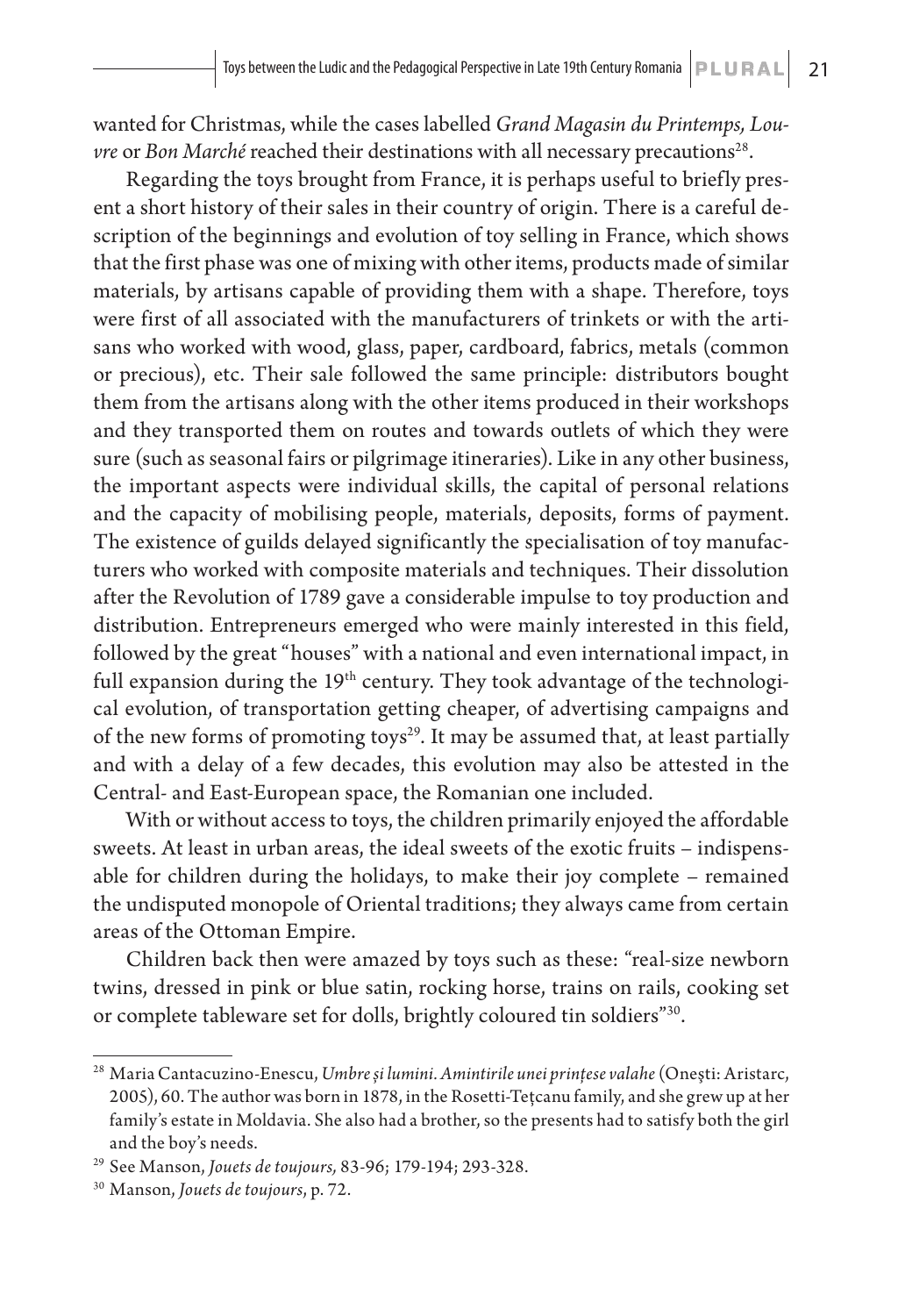There were toy merchants and stores in the country, too, mostly in the big cities, selling them among other merchandises, more rarely in exclusivity. Such offers were not necessarily very impressive<sup>31</sup> for everyone. Nonetheless, not all middlemen were bound to be successful in this market. Only the subsidiaries or collaborators of the great stores within the European capitals were able to persuade the public. This may also be deduced from an advertisement inviting the people in Bucharest to the reopening of the well-known *Magasin Général de Paris*, extended and renovated on Calea Victoriei, with a special department for toys, where they prepared "a highly varied array of novelties for children"32. These branches probably reduced the presence of the "toys merchants" mentioned in the years 1880-1890 (Hornstein, Steinberg, Santa Maria).

Romania may have also been a transit country for Western products towards other countries, located more or less far away. A Regulation for taxes concerning the merchandises that could enter Germany from Romania described highly accurately a great variety of toys; their complexity and the aforementioned materials mean they most likely came from other countries – renowned in the field – rather than Romania<sup>33</sup>.

Thus, there were multiple distribution routes. But why would the families buy such expensive items of prestige, on what occasions and to what use?

The engine of the modern toy market was the emblematic event of the new urban ideology of the family: *Christmas*34; not in its usual sense, as an (Orthodox) religious holiday, but as the exaltation of harmony, affection and constructive family ties. Santa Claus was not in the picture yet, but only its seemingly overwhelming symbol, the (Christmas) *Tree*. As it was like a giant toy<sup>35</sup>, decorated

<sup>&</sup>lt;sup>31</sup> While trying to remember the merchandise of Madame Santa (most probably the already mentioned Santa Maria), the "toy merchant" with a store near Capşa (the most famous restaurant in Bucharest), Eliza Brătianu (born Ştirbey, in 1870) failed to identify something remarkable. She either went there rarely, or she would not buy toys for her, but for other children, or – as she noted angrily – "they must have been very ugly or unusable". Elisa Brătianu, *Memorii* (Bucharest: Editura Istoria Artei, 2015), 30-31.

<sup>&</sup>lt;sup>32</sup> "Epoca" (Bucharest), second series, year IV, nr. 934, of December 1<sup>st</sup>, 1898, p.3..

<sup>33</sup> See "Buletinul Camerei de Comerciu şi Industrie din Bucureşti", nr. 5, January-March 1894, p. 313-314. One of the first local toy factories that I found out about (*Teddy*), of Botoşani, dates from rather late, namely from 1928.

<sup>&</sup>lt;sup>34</sup> About the evolution of this phenomenon in the Germanic world and its influence on the toy market, see Hamlin, *Work and Play*, 28-37, 103-126. This new way of celebrating Christmas, different from the local traditions, gradually became the norm, starting from the educated elites who were receptive to the Western influences, and mostly from the Royal House of Romania, of Germanic origin, which gave a certain impulse to this phenomenon.

<sup>&</sup>lt;sup>35</sup> In a moralising story of the time, there is a description of getting toys and ornaments from the Christmas tree, at the children's request. This was not the classical distribution of gifts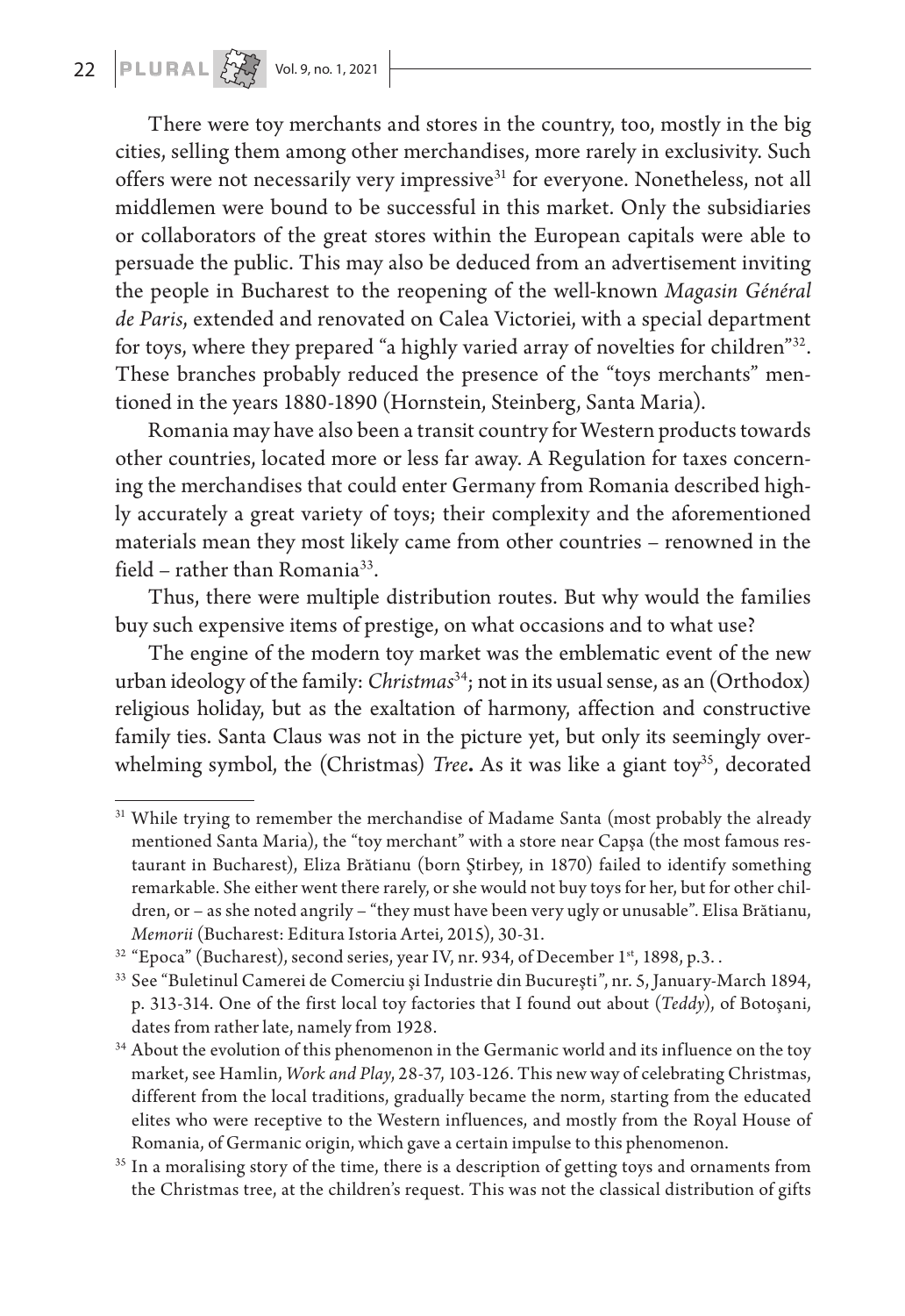with the shiniest ornaments, it was accompanied by certain rituals performed by adults or children, culminating with the show of gifts for the little ones. For many of the children of those times, it was the only occasion when they received gifts.

Eliza Brătianu stated clearly that "we only received toys on Christmas"36. Other authors are less categorical, but they undoubtedly associate the two notions: Matila Ghyka, born in 188137; Sabina Cantacuzino (born in 1863), who mentions a certain distribution of gifts on Christmas and New Year's Eve<sup>38</sup>; Zoe Cămărăşescu (born in 1895), for whom Christmas meant, besides the tree and the household gifts, the direct participation in the shiny ceremonies of the Royal House and the multitude of spectacular gifts sent personally by Queen Elisabeta – for her mother, Zoe Bengescu, was the Queen's "lady-in-waiting"39, etc. She also mentions a wonderful doll received from the Queen on the day of Saint Zoe (December 18), thus on her name day<sup>40</sup>, but which happened to be around the winter holidays. The day indeed coincided with a family tragedy, and maybe the good Queen wanted to give the little girls further consolation (and she managed to do so).

There are also accounts of a different nature, about the forced festive character of Christmas, which may have become overwhelming for the children. Ana-Maria Callimachi (born in 1892), a representative of several branches of old and rich noble families, noted explicitly that (despite the gifts received) so many formal ceremonies ruined the joy of the moment and that since childhood she had "a strong sense of disgust for all Christmas nonsense<sup>"41</sup>. Other memoirs are even more precise in this respect. Maria (Maruca) Cantacuzino and her brother knew that they had to mimic as extravagantly as possible the surprise and joy of receiving gifts, "to struggle to shout their joy and to dance around the tree", to "exclaim loudly" – but still in a forced manner – "to throw

following the games and songs performed by children in front of the tree, the family and the potential guests. Each claimant got the favoured item on the spot, directly from the branches of the symbol-tree; hence, "they got one toy after another", including the golden star on the top. The modest child who asked for the simplest box was surprised to see, upon opening it, "a fairy jumping from it, on the back of a butterfly, even more beautiful [than her]". "Pomul de Crăciun", *Amicul Copiilor*, no. 9 (December 1894), 263.

<sup>&</sup>lt;sup>36</sup> Elisa Brătianu, *Amintiri*, 31.<br><sup>37</sup> Matila Ghyka, *Curcubeie*, translated by Georgeta Filitti (Iaşi: Polirom, 2014), 34.

<sup>38</sup> Sabina Cantacuzino, *Din viaţa familiei Ion C. Brătianu, 1821-1891,* third edition, edited by Elisabeta Simion (Bucharest: Humanitas, 2013), 110-111.

<sup>39</sup> Cămărăşescu, *Amintiri*, 36-37; 80-85.

<sup>40</sup> Cămărăşescu, *Amintiri*, 26.

<sup>41</sup> Ana-Maria Callimachi, *Lumea toată era a mea*. *Amintirile unei prinţese*, translated by Lidia Grădinaru, notes by Filip-Lucian Iorga (Bucharest: Editura Corint, 2015), 92.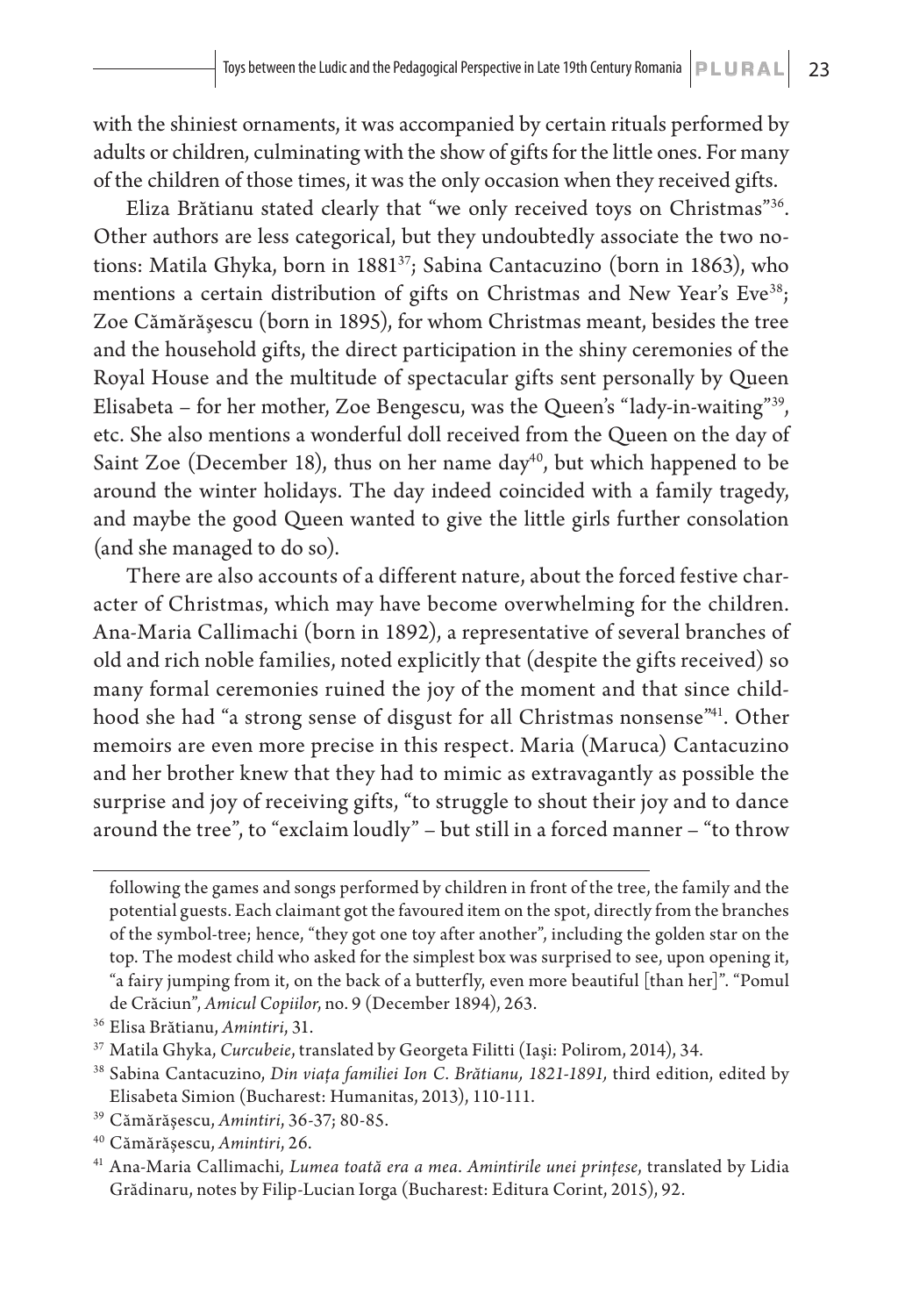# 24 **PLURAL**  $\left[\overrightarrow{X}\right]$  Vol. 9, no. 1, 2021

themselves in the arms of their parents" and other such things; "to persuade everyone of our great happiness, we hurried to open various packages, tied with red or purple ribbons, discovering what they contained with great enthusiasm". They were genuinely happy only when adults left the room and the children were finally alone, in silence, in front of the tree, even "with the candles blown off<sup>"42</sup>.

The precious gifts demonstrated the affection of adults for children, the virtues of the little ones, who deserved such gifts, the significant financial resources of the family, and not least, their capacity of keeping up with the habits of the time, of being up to date, regardless of the pretentious character of the actuality.

The "merchandise-toy" does not fit the logic of uniqueness, of perishability and of the functionalities preferred by the children, who play following their own needs and skills. Such toys must follow the rules of adult markets. The manufacturers, the sellers and the buyers impose to children their views on toys, thus imitating and "stiffening" spontaneous and personalised items.

These were toys with a message, with restrictions and alterations that are highly relevant for the ever more complex evolution of the relationships between adults and children.

### The formative missions ascribed by adults to toys

Philosophers and pedagogues have ascribed, from time to time, educational virtues to toys, arguing that they can contribute to a better understanding of the world by the children, thus to their more rapid development and growing up. Comenius and mostly John Locke have insisted upon this topic<sup>43</sup>. Rousseau was more measured, as he gave priority to nature and to non-manufactured items<sup>44</sup>, which could target the undeveloped senses of children more effectively. From various directions (Empiricism, Enlightenment, Romanticism), impulses emerged gradually that argued for the utility of toys from the perspective of proper child-rearing. They were not coherent. For some, toys could have immediate practical applications<sup>45</sup> (such as learning to read, to count or to memorize notions of geography or history). For others, they were valuable precisely because they suggested fantasies and very personal creations by children<sup>46</sup>, far

<sup>42</sup> Cantacuzino-Enescu, *Umbre și lumini,* 69-72.

<sup>43</sup> Manson, *Jouets de toujours*, p.137-154.

<sup>44</sup> Manson, *Jouets de toujours,* 212-215.

<sup>45</sup> Hamlin, *Work and Play*, 129. Locke, for instance, proposed to have letters printed on wooden surfaces, as an elementary assisting tool for learning to read.

<sup>46</sup> Hamlin, *Work and Play*, 134.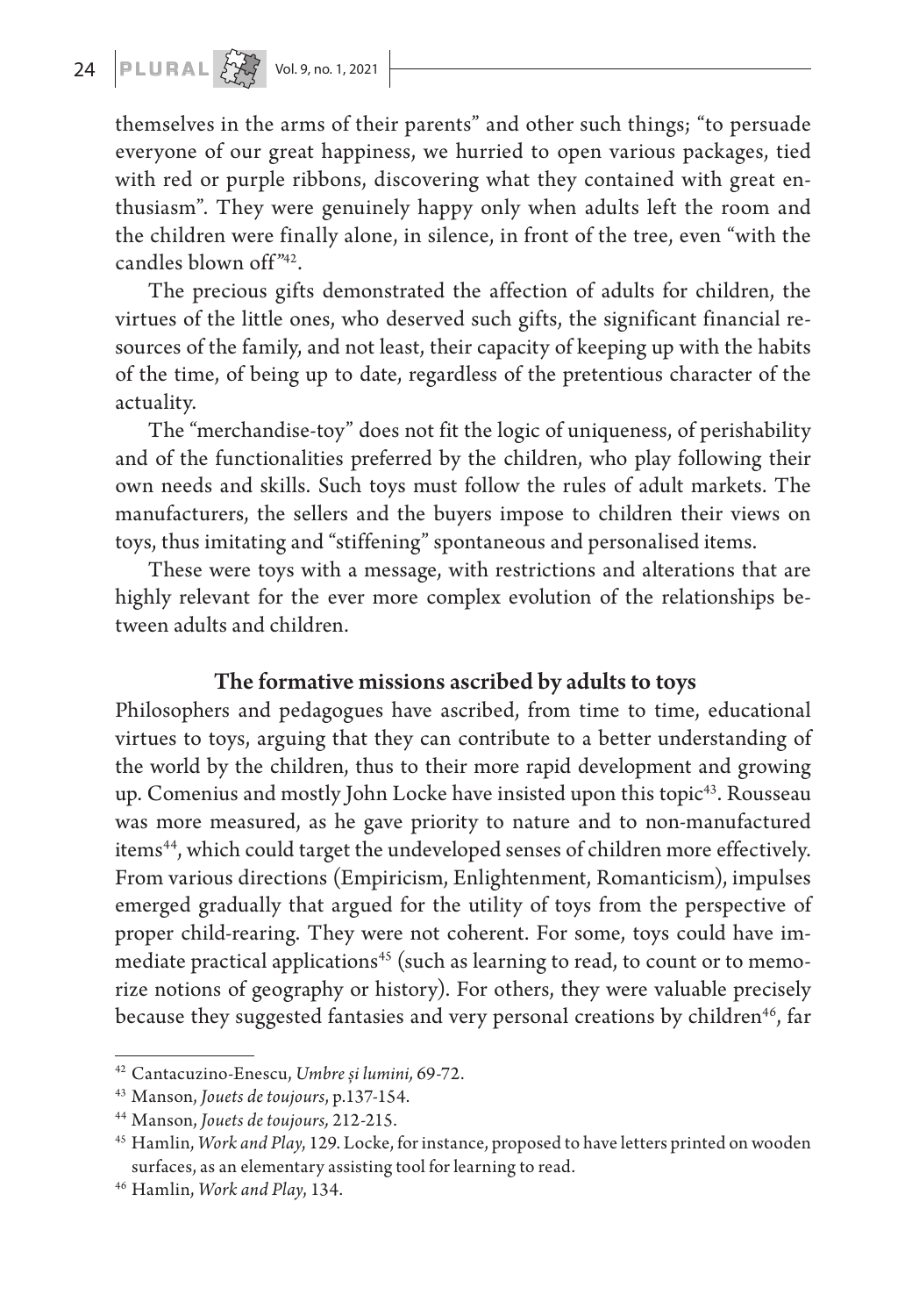from the immediate constraints of regular items and norms. Abstract ideas had a hard time reaching the concrete world of manufacturers, sellers or buyers of toys, however.

The one who coined the idea of the educational utility of toys was Friedrich Fröbel (1782-1852), the founder of "kindergartens", who started from the ideas of Johann Heinrich Pestalozzi (1746-1827), whose disciple he was. Maybe he would not have been so persuasive in his writings or activities, without the persistent intervention of the supporters and continuators of his ideas, led by the baroness Bertha von Marenholtz-Bülow<sup>47</sup>.

His views may seem contradictory. To him, the games/ play of children comprised extremely important activities, helping a child discover himself and the world. On the other hand, the most serious forms of learning should have assisted such efforts, under a likeable form and, at least apparently, without constraints, in an easy-going manner. None of the ideas was completely new, but the constant association of learning and the ludic was a revolution of pedagogical thought and practice. This idea was, maybe, too revolutionary to succeed (criticism was immediate and it continued long afterwards). Success was due to the targeting of young ages, especially pre-school children (another remarkable innovation) and mostly to the careful delimitation of innovations from the area of "classical" pupils (subjected from the start to the social rigours of adults) and of the conservative-elitist settings.

But what were the toys envisaged by Fröbel? They were not those cohorts of dolls, tin soldiers and likeable animals, regardless of their realistic appearance. He imagined a few sets of rather abstract items (that he called "gifts", not toys), to exemplify to children the main geometrical shapes existing around them (flat or volumetric). He proposed cognitive activities based on manipulating spheres, cylinders, and mostly cubes and wooden sticks, which could make up a multitude of buildings inspired by reality (houses, bridges, castles, etc.)<sup>48</sup>.

He did not avoid completely the classical toys (the sphere could be a mere ball), as he relied on familiarity and attractiveness. Thus, people could end up in the same area of classical toys, but only if they were manipulated correctly, such manipulation being supervised by an adult, to produce the expected results. But the long-term effects proved to be divergent and unpredictable, exceeding Fröbel's calculations.

<sup>47</sup> Hamlin, *Work and Play*, 136-137.

<sup>48</sup> J.F. Jacobs, *Manuel pratique des Jardins d'enfants de Frédéric Froebel, à l'usage des institutrices et des mères de famille, composé sur les documents allemands par J-F Jacobs. Avec une introduction de Madame la Baronne de Marrenholtz*, fourth edition (Bruxelles: F. Classeu, Libraire-Éditeur, 1880), 45-100.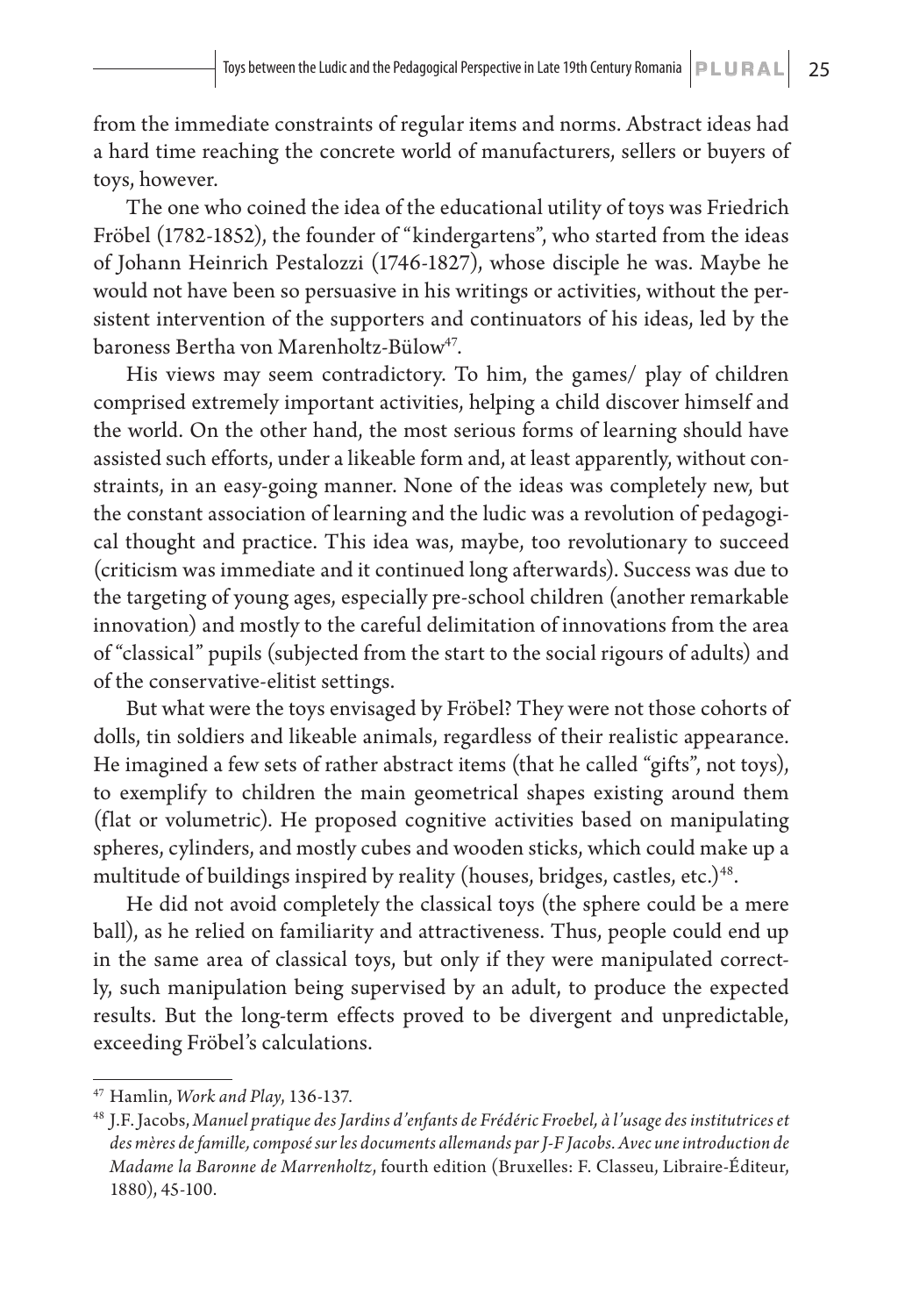On the one hand, these new educational objects encouraged a boom in the manufacturing of didactic materials for small children; the dominant ones were not abstract, as Fröbel had envisaged them, but rather reproduced important items and tools, plants, animals, landscapes, historical characters, etc. Though they were not included in the traditional sphere of toys, they sought to preserve something of the initial idea of turning learning into something more likeable. Moreover, children often found opportunities to alter and distort their sober, instructive goals, even by destroying them.

On the other hand, toy manufacturers developed in their own way the idea of the educational purpose of toys, thus proposing constructive-formative sets that had to develop qualities that children often lacked: patience, perseverance, desire to work, less agitation and annoying sounds for adults, a better understanding of the items surrounding them, etc. This led to the fashionable trend – at least in the "high-end" society – of the cubes with or without images printed on them<sup>49</sup>, puzzles, stickers<sup>50</sup>, colouring or cutting sheets, sets of modelling/ copping saw, "panoramas", the idea of collecting and studying stamps, plants, minerals, etc (until then reserved mainly to adults). Or, more simply, the manufacturers and sellers came up with new promoting discourses for traditional

<sup>49</sup> Starting from the didactical idea of wooden cubes/ bricks to be put together temporarily and demonstratively in various ways, a toy manufacturer made a fortune and developed an entire industry, still functional today. I am referring here to Richter's Anker Steinbaukasten, which transformed the neutral pieces proposed by Fröbel, into a series of shapes and utilities with precisely and attractively finishing touches, with the building schedule included (to make a house, a castle, a bridge, a cathedral, etc.). See Hamlin, *Work and Play*, 55. They were a kind of a 19th-century Lego, and the idea started from Friederich Adolf Richter, a chemist and pharmacist (*Ibidem*, p. 106); they proved once again the importance of the impulse given by toy manufacturers, because the production of the pieces was a complex mixture of "quartz, chalk and flax seed oil", making their debut in 1882, in the German town of Rudolstadt. They reached their peak popularity in 1900. See Walter Benjamin, *Copilărie berlineză la 1900. Ultima versiune şi fragmente din versiunile ulterioare* , translated by Andrei Anastasescu (Bucharest, Humanitas, 2010, 150, note 6). Walter Benjamin was born in 1892, to a family of culturally assimilated Jews, part of the great German middle class. This does not necessarily mean that all children obediently followed the models proposed. On the contrary, some ignored deliberately "the instructions on the boxes" to make a certain image and they made "nonsensical" things using those pieces, as mentioned by an author born in 1892. Paul Vaillant-Couturiers, *Copilărie. Amintiri din copilărie şi din tinereţe*, translated by Aurel Tita (Bucharest: Editura Tineretului, 1964), 17.

<sup>50</sup> The term is German (*Anziehbild*) and it is related to the technique of printing decorations on ceramic items (dating to around 1780). It involved the transfer of an image from one material to another, by taking it off and printing it using heat, water, adhesive substances, etc. It became popular mostly in the 19<sup>th</sup> century, for a mainly industrial purpose, before being directed towards children (https://de.wikipedia.org/wiki/Abziehbild, accessed on 7.07.2019).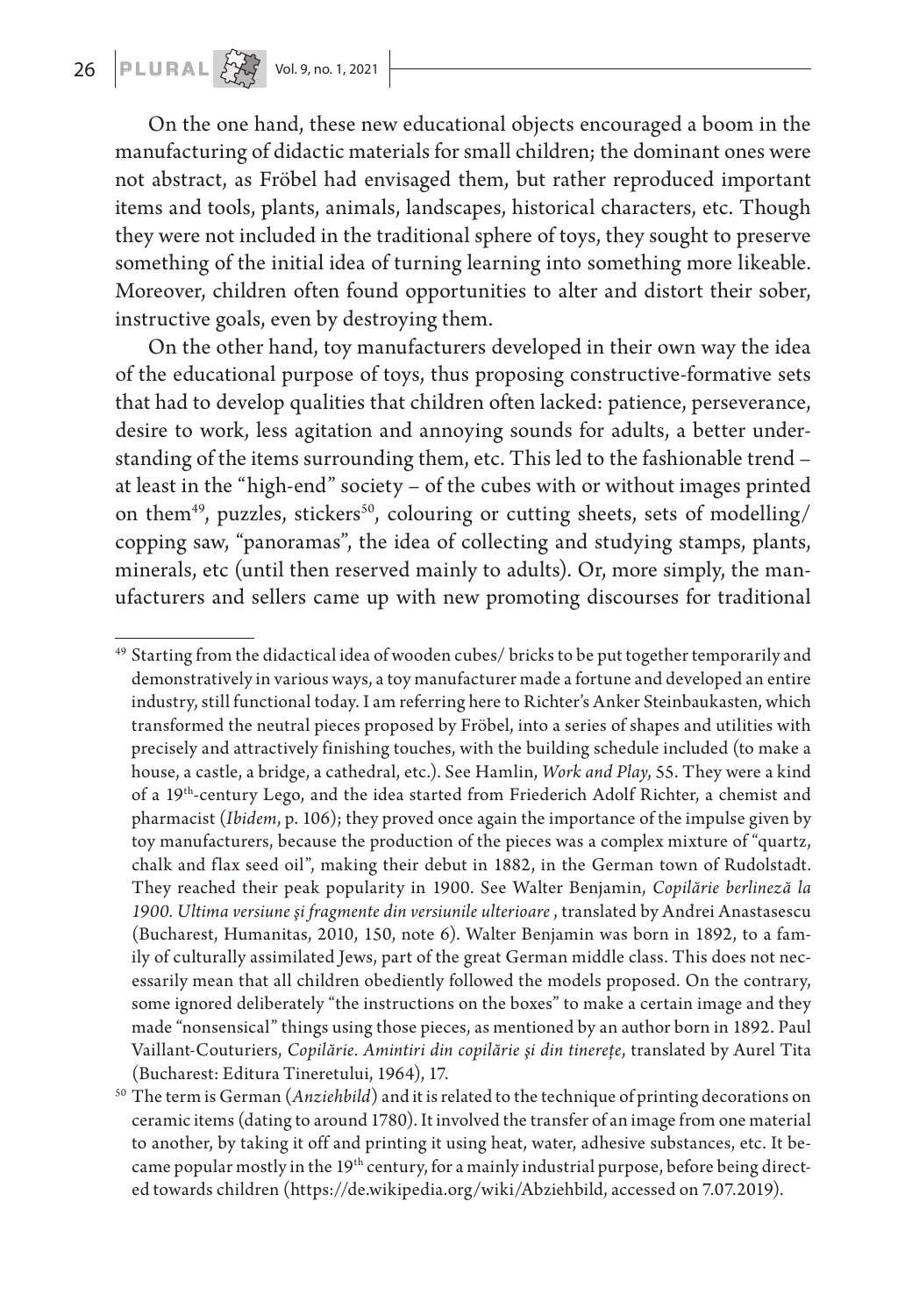products, ascribing qualities that did not require any more proofs. The parents/ buyers were seduced by the idea of utility for education, and the toy industry extended massively in this direction<sup>51</sup>.

There had already been more or less explicit utilitarian presuppositions about toys, an equivalent of a pre-existing *hidden curriculum*. Parents offered to their children edifying toys, to help them acquire the social roles and values and the desirable models, in a seemingly non-restrictive but coercive manner, achieved by repetition, omissions, delimitations, practices that were more or less recommended<sup>52</sup>. The most obvious example is that of the dolls, closely followed by tin soldiers. But many professional exemplifications, models of household/ home, entire episodes of real life were endlessly reproduced, always repeating what families expected from their children. And their force of seduction was undeniable, thus being able to even determine the course of a life.

Zoe Cămărăşescu is one of the memoir authors who describes the most frequently and in most details the toys of her childhood. An honourable place is held by the "wonderful things" sent by the Queen herself, which were complex miniatures: reproductions of stalls with market merchandises, a stable, and a castle with its park (including a lake with "real" water gush), trousseaus and complex accessories for dolls, etc. But, as it would be expected, the most precious items were carefully guarded by the nanny, to prevent the children from destroying them! Anyway, the girls (they were four sisters) still believed their toys were diverse ("all kinds of toys") and highly complex, "things we could not even have dreamed of"<sup>53</sup>. This was part of the Christmas recipe: the surprise, the overwhelming effect of the beautiful and unique items received.

Going beyond the strictly defined boundaries of the Romanian cases, here is another relevant example. Upon narrating his childhood as a shy boy, far from the ideals of his famous family, Sir Winston Churchill (born in 1874) described how his comprehensive and elaborate collection of tin soldiers (he had 1,500 items!) persuaded his father to guide him towards a military career. The child was not a mere collector of nice things; he tried to copy and collect reliable information concerning the functioning of armies or the unfolding of military events<sup>54</sup>. The choice proved to be inspired, Winston had notable successes as a military strategist, which were useful in his future political career, for which he is honoured in the gallery of the most important British political leaders.

<sup>51</sup> Hamlin, *Work and Play*, 143-146.

<sup>52</sup> Hamlin, *Work and Play*, 21-28.

<sup>53</sup> Zoe Cămărăşescu, *op.cit*., p. 84.

<sup>54</sup> Winston Churchill, *Anii tinereţii mele*, translated by Ana Irina Ionescu (Bucureşti: Editura Herlad, 2017), 35-36.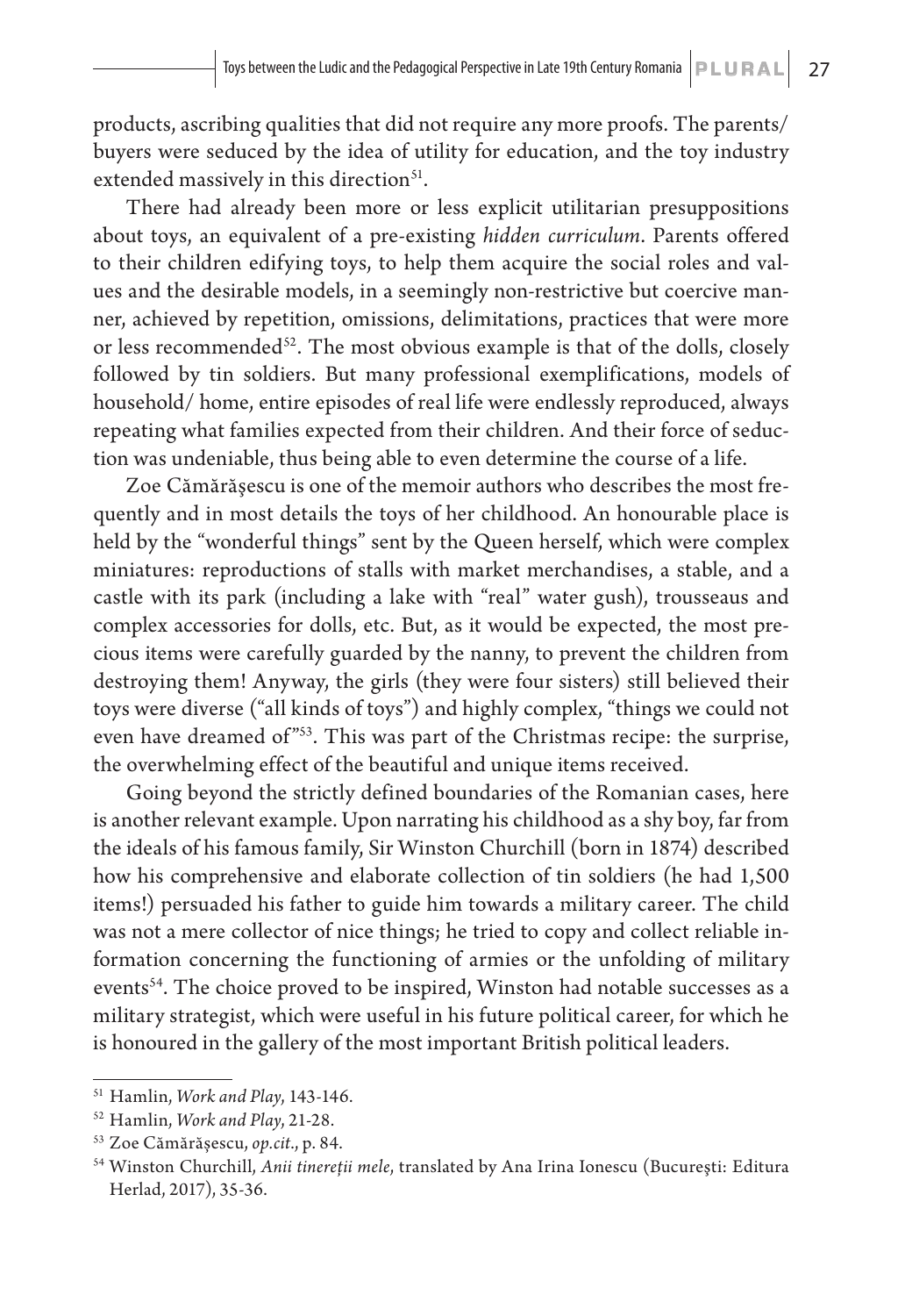However, it must also be noted that there has always been a certain distrust concerning toys from the part of the adults. The parents, specialised pedagogues, philosophers, artists or authorities of the time regularly issued warnings against offering toys *per se*, against the quantitative excess or against the children being left unattended for a long time, in the company of childish games. For this reason, parents were even more sensitive to the argument of "useful toys"<sup>55</sup>.

Sceptical philosophers and pedagogues were especially reluctant to use toys for educational purposes, since they seemed the exact opposite of what was required from children: disciplining, becoming mature quickly, being reasonable, accepting restrictions and prohibitions, reducing the forms of escapism, of fantasising, of a childish yet endangering consumerism, etc.<sup>56</sup>

Such objections may be found in the Romanian society, too, even in the recommendations for applying the educational method proposed by Fröbel. He founded the first kindergarten in 1837, but in the Romanian space, they emerged (sporadically) over two decades later. Their number and importance grew quite slowly in the subsequent years; only as late as 1880-1890, they became a significant phenomenon<sup>57</sup>. State intervention acknowledged their existence definitively<sup>58</sup>, but also delimited their functioning, within the limits of clear public missions. According to the spirit of the times, it is worth pointing out, in the speech devoted to their inauguration, the civic-patriotic and nationalist, civilising, rationalising and disciplinarian drives that marked the entire educational system, under the patronage or supervision of the Romanian state.

Furthermore, one of the first works dedicated to the effective application of the "Froebelian" method in the country was published at the request of the minister of Public Education, Spiru Haret<sup>59</sup>. The work was published in 1900 and printed as late as in 1904, but it was based on the direct experience of the authors (the Neamţu spouses, both with degrees in pedagogical studies), who had opened their kindergarten as early as in 1890.

<sup>&</sup>lt;sup>55</sup> Sabina Cantacuzino, the oldest daughter in the family of Ion C. Brătianu (who had eight children), authoritarian and extremely responsible by nature, highlighted in her memoirs that on holidays they received "beautiful and useful toys", for the purchase of which "parents made sacrifices" (an obviously retroactive and moralist appraisal); see Sabina Cantacuzino, *Din viaţa familiei Ion C. Brătianu,* 111.

<sup>56</sup> Hamlin, *Work and Play*, 165, 172-175.

<sup>57</sup> See, for a short history of kindergartens in Romania, Cătălina Mihalache, *Copilărie, familie, şcoală: politici educaţionale şi receptări sociale* (Iaşi: Editura Universităţii "Al. I. Cuza"), 85-95.

<sup>&</sup>lt;sup>58</sup> In 1896, a first Regulation for the functioning of kindergartens in Romania was finally issued.

<sup>59</sup> The most praised minister of Romanian public education, with a great influence in the evolution of the national system of schooling, mainly from the 1890s to the interwar period.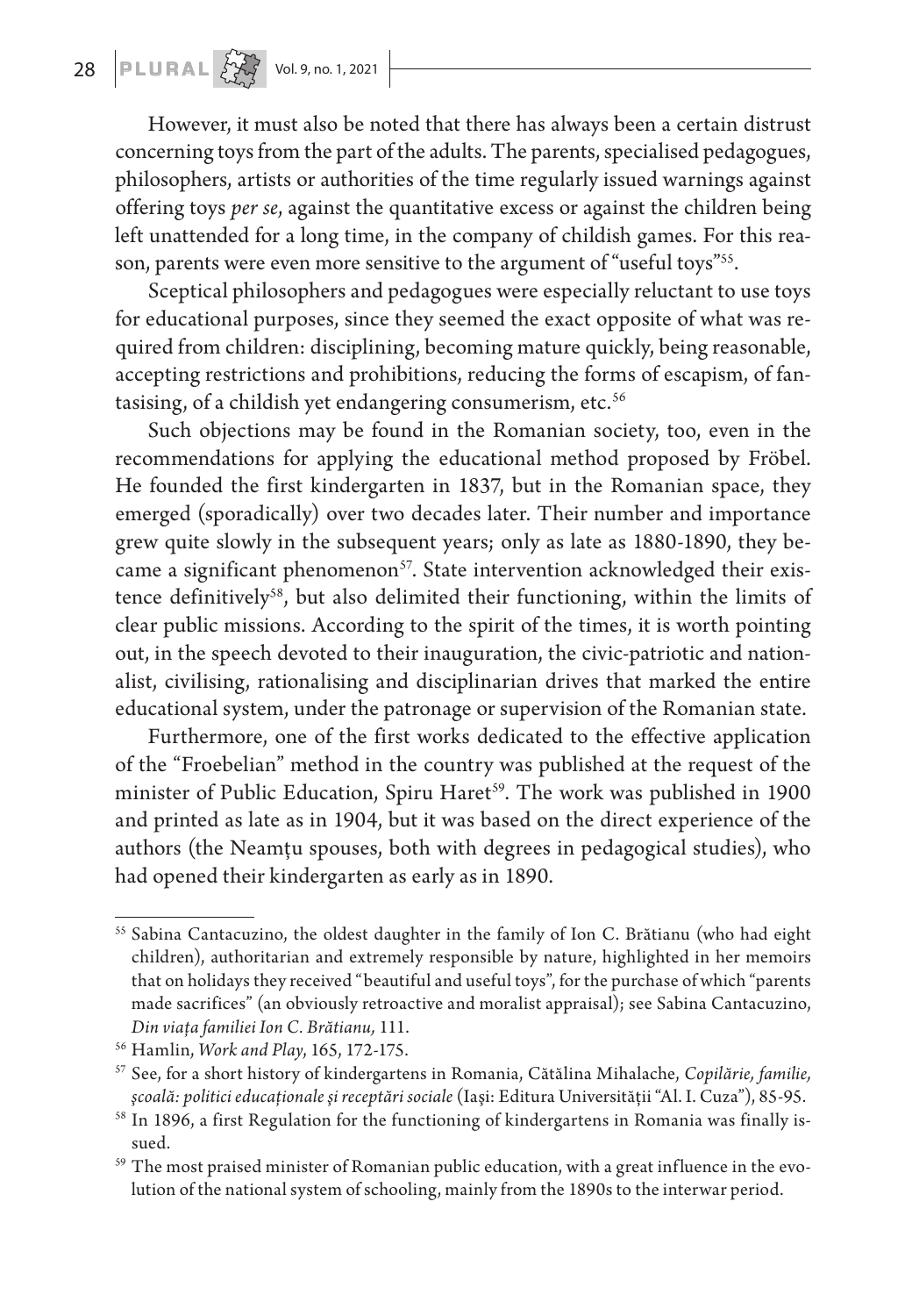All the well-known advice present within Western literature was carefully reproduced in their book. The authors added their wish to prove the necessity of the recommended practices in order to provide a more national, Romanian orientation to the education offered to kindergarten children. They referred mainly to the games, songs, poems and history or geography notions, but in their view, even didactic materials/educational toys could be made more Romanian. How? By replacing the abstract wooden geometrical shapes with local materials, familiar to the little ones, such as the *pumpkin shell and seeds, the willow branches, "the corn stalks and stems*" 60. Such advice confirmed the general tendency to associate the *nation* with the *rural* virtues, to reinforce the local handicrafts and to rediscover the "authentic" esthetical traditions of the Romanian land, also apparent in other fields $61$ .

Nationalism could also be associated with other political and cultural trends of the period. Ever since 1887, the opening of a kindergarten in Iaşi fuelled a storm in the pages of the socialist publication "Contemporanul", when powerful criticism was advanced concerning its non-Romanian profile and the fact that it was not accessible to lower classes $62$ .

In those times, the toys and games of children were subjected to many influences: exalting progress through science, technology, industrialisation; militarism, imperialism, Eurocentrism, the offensive of the press and the proliferation of mass culture establishments, etc. $63$  They penetrated later and selectively the Romanian space, depending on the culturally dominant trends of the era $64$ , but they were almost untraceable before 1900.

Thus, it appears that toys were the favourite item of … play for the adults, who insisted more or less imperatively on their options, which they viewed as belonging to their children. Children have always had, however, the freedom of deviating from the instructions of the adults, who were not able to supervise permanently the effective or only imaginary use of these

<sup>60</sup> Luisa I. Neamţu, Ion G. Neamţu, *Metodul de educaţiune a copiilor mici după sistemul lui Fröbel. Manual portativ pentru educatoarele de copii din şcoală şi familie* (Bucharest: F. Göebl, 1904), 50.

<sup>61</sup> We dealt more extensively with this subject in Cătălina Mihalache, *Şcoala şi artizanatul* (Cluj-Napoca: Editura Limes, 2007).

<sup>62</sup> Cătălina Mihalache, *Copilărie, familie, şcoală...*, 87-89.

<sup>63</sup> As proven by David D. Hamlin in almost his entire work.

<sup>64</sup> On the militarization of children's material culture around the period of World War I, see also Ramona Caramelea, "Imaginile războiului în "Revista copiilor și a tinerimei", in *Copilării trecute prin război. Poveşti de viaţă, politici sociale şi reprezentări culturale în România anilor*  1913-1923, eds. Cătălina Mihalache, Nicoleta Roman (Iași: Editura Universității "Alexandru Ioan Cuza", 2020), 53-54.